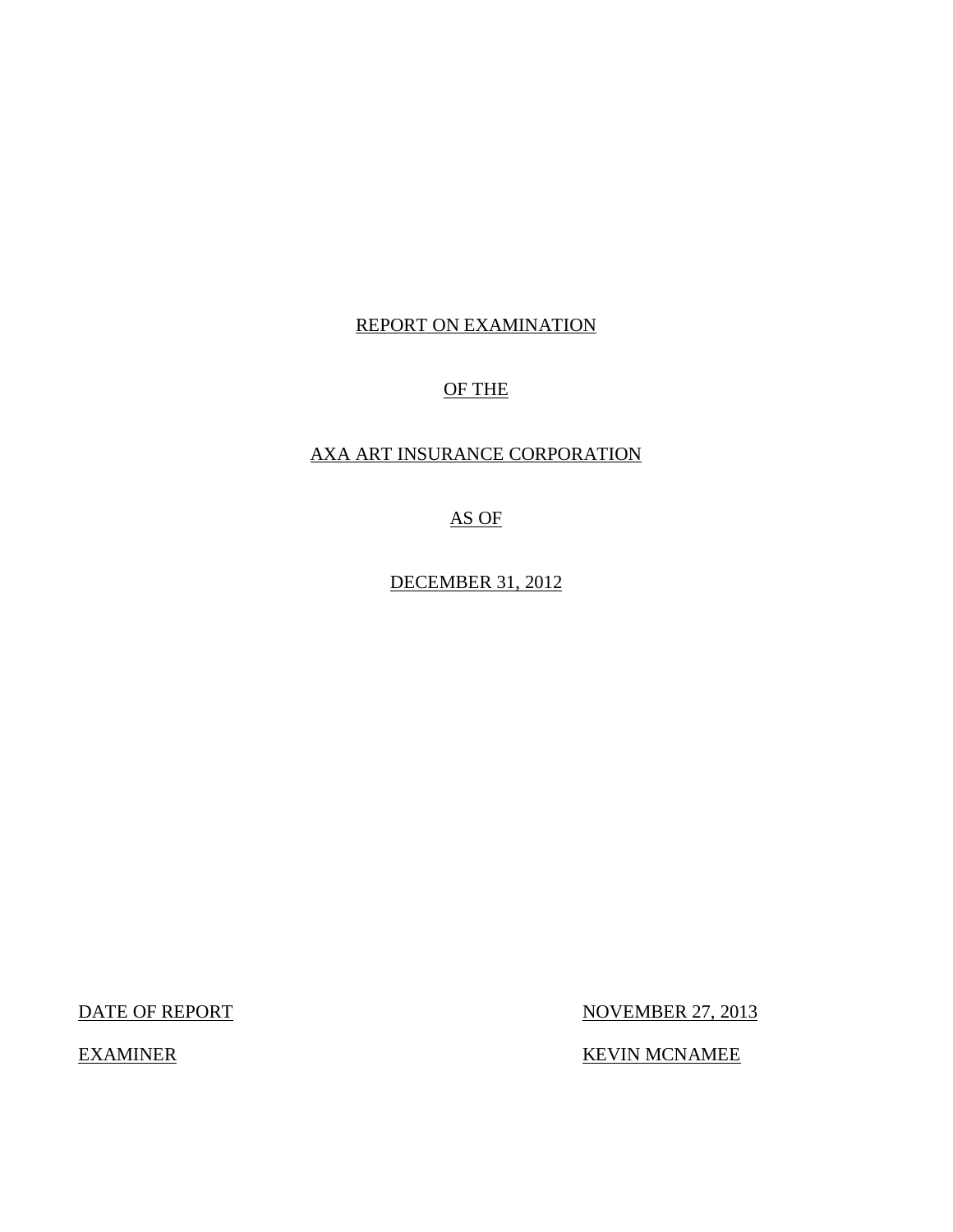# TABLE OF CONTENTS

## ITEM NO. PAGE NO.

| 1  | Scope of Examination                                                                                                                                                                                         | $\overline{2}$                      |
|----|--------------------------------------------------------------------------------------------------------------------------------------------------------------------------------------------------------------|-------------------------------------|
| 2. | Description of Company                                                                                                                                                                                       | 3                                   |
|    | A. Management<br>B. Territory and plan of operation<br>C. Reinsurance<br>D. Holding company system<br>E. Significant operating ratios<br>F. Accounts and records<br>G. Risk management and internal controls | 3<br>5<br>6<br>10<br>13<br>14<br>16 |
| 3. | <b>Financial Statements</b>                                                                                                                                                                                  | 17                                  |
|    | A. Balance sheet<br>B. Statement of income                                                                                                                                                                   | 17<br>19                            |
| 4. | Losses and loss adjustment expenses                                                                                                                                                                          | 21                                  |
| 5. | Compliance with prior report on examination                                                                                                                                                                  | 21                                  |
| 6. | Summary of comments and recommendations                                                                                                                                                                      | 22                                  |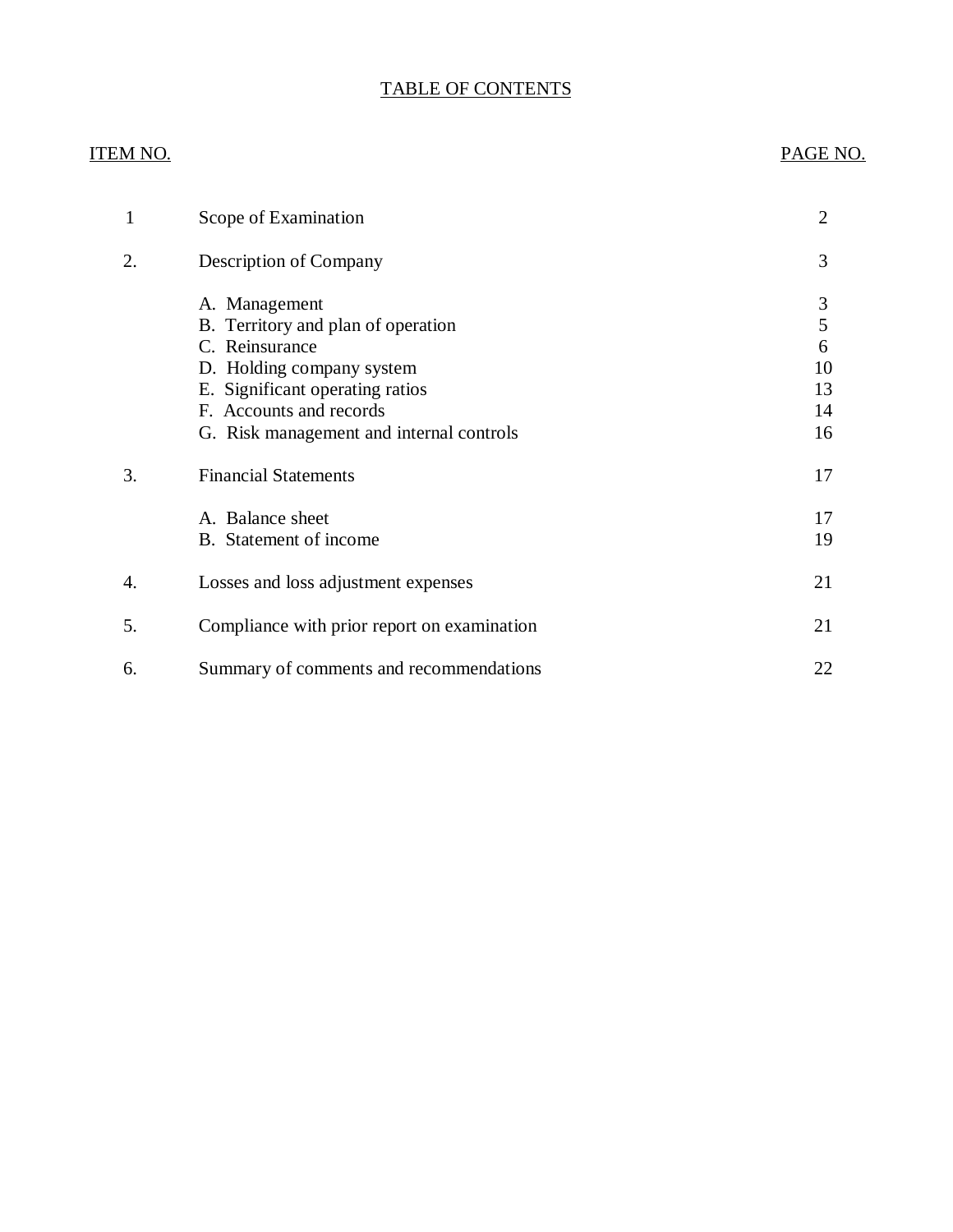

# NEW YORK STATE *DEPARTMENTof*  FINANCIAL SERVICES

Andrew M. Cuomo **Benjamin M. Lawsky** Governor Superintendent Superintendent Superintendent Superintendent Superintendent Superintendent Superintendent

November 27, 2013

Honorable Benjamin M. Lawsky Superintendent of Financial Services Albany, New York 12257

Sir:

Pursuant to the requirements of the New York Insurance Law, and in compliance with the instructions contained in Appointment Number 31002 dated May 7, 2014 attached hereto, I have made an examination into the condition and affairs of AXA Art Insurance Corporation as of December 31, 2012, and submit the following report thereon.

Wherever the designation "the Company" appears herein without qualification, it should be understood to indicate AXA Art Insurance Corporation

Wherever the term "Department" appears herein without qualification, it should be understood to mean the New York State Department of Financial Services.

The examination was conducted at the Company's home office located at 3 West 35<sup>th</sup> Street, New York, NY 10001.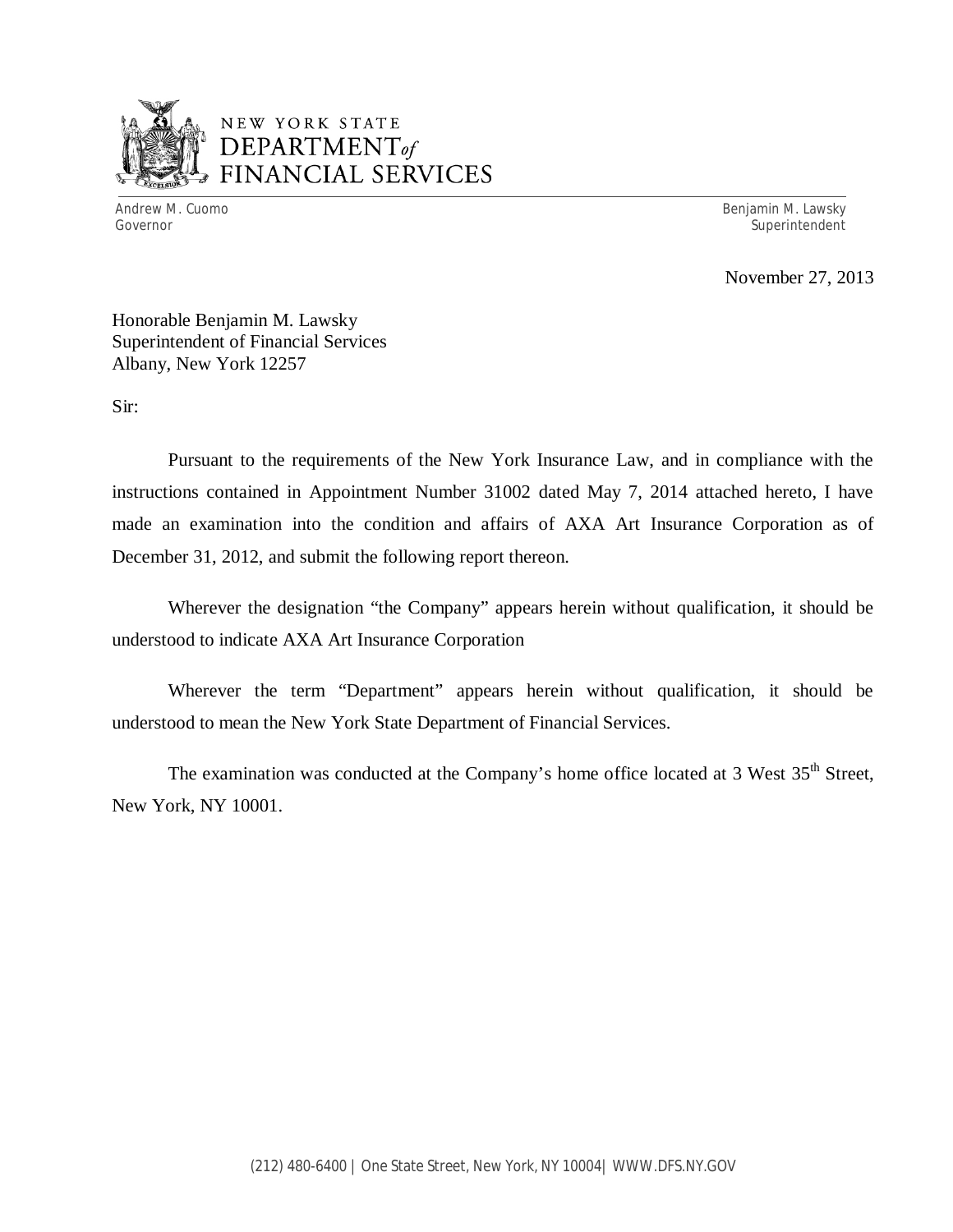#### 1. SCOPE OF EXAMINATION

<span id="page-3-0"></span>The Department has performed an individual examination of the Company*,* a multi-state insurer. The previous examination was conducted as of December 31, 2007. This examination covered the five year period from January 1, 2008 through December 31, 2012. Transactions occurring subsequent to this period were reviewed where deemed appropriate by the examiner.

This examination was conducted in accordance with the National Association of Insurance Commissioners ("NAIC") Financial Condition Examiners Handbook ("Handbook"), which requires that we plan and perform the examination to evaluate the financial condition and identify prospective risks of the Company by obtaining information about the Company including corporate governance, identifying and assessing inherent risks within the Company and evaluating system controls and procedures used to mitigate those risks. This examination also includes assessing the principles used and significant estimates made by management, as well as evaluating the overall financial statement presentation, management's compliance with Statutory Accounting Principles and annual statement instructions when applicable to domestic state regulations.

All financially significant accounts and activities of the Company were considered in accordance with the risk-focused examination process. The examiners relied upon audit work performed by the Company's independent public accountants when appropriate.

This examination report includes a summary of significant findings for the following items as called for in the Handbook:

> Significant subsequent events Company history Corporate records Management and control Fidelity bonds and other insurance Territory and plan of operation Growth of Company Loss experience Reinsurance Accounts and records Statutory deposits Financial statements Summary of recommendations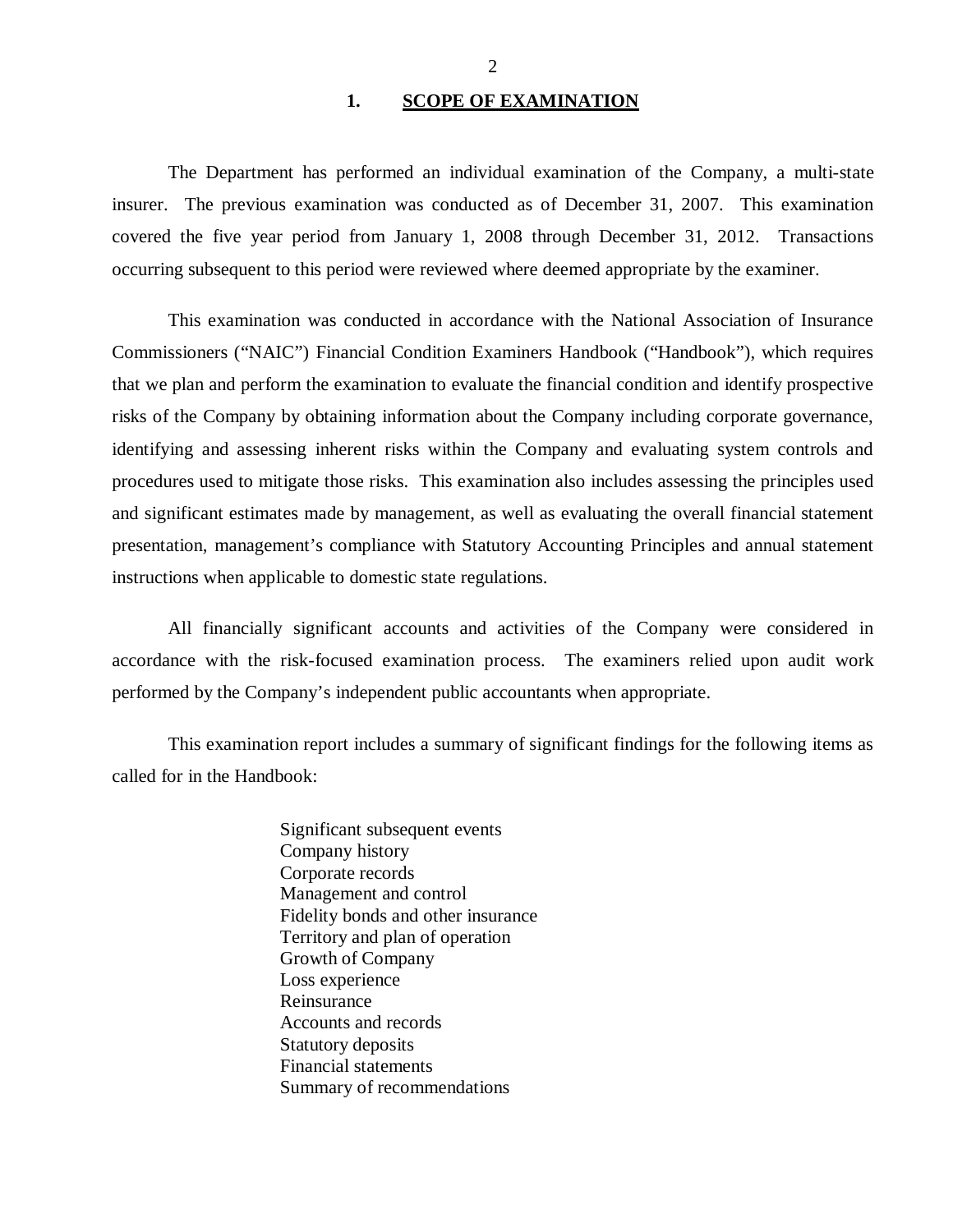This report on examination is confined to financial statements and comments on those matters that involve departures from laws, regulations or rules, or that are deemed to require explanation or description.

#### **2. DESCRIPTION OF COMPANY**

AXA Art Insurance Corporation was incorporated on September 17, 1986, under New York State laws, as Nordstern Insurance Company of America, and commenced business on February 9, 1987. The Department approved the present title on April 2, 2001.

Capital paid in is \$3,000,000 consisting of 300 shares of \$1,000 par value per share common stock. Gross paid in and contributed surplus is \$8,934,800 and is unchanged during the examination period.

#### A. Management

Pursuant to the Company's charter and by-laws, management of the Company is vested in a board of directors consisting of not less than thirteen nor more than twenty one members. The board meets four times during each calendar year. At December 31, 2012, the board of directors was comprised of the following thirteen members:

| Name and Residence          | <b>Principal Business Affiliation</b>                                               |
|-----------------------------|-------------------------------------------------------------------------------------|
| Roland Augustine            | President,                                                                          |
| New York, NY                | Luhring Augustine Gallery                                                           |
| <b>Christiane Fischer</b>   | President & Chief Executive Officer,                                                |
| New York, NY                | <b>AXA Art Insurance Corporation</b>                                                |
| William Goldstein           | Corporate Controller,                                                               |
| New York, NY                | <b>Integro Insurance Brokers</b>                                                    |
| <b>Andrew Gundlach</b>      | Portfolio Manager,                                                                  |
| New York, NY                | Arnhold & S. Bleichroeder Advisors, LLC.                                            |
| Dr. Ulrich Guntram          | Chief Executive Officer,                                                            |
| Cologne, Germany            | AXA Art Versicherung AG                                                             |
| Janine Hill<br>New York, NY | Deputy Director,<br>Studies Administration, of the Council on Foreign<br>Relations; |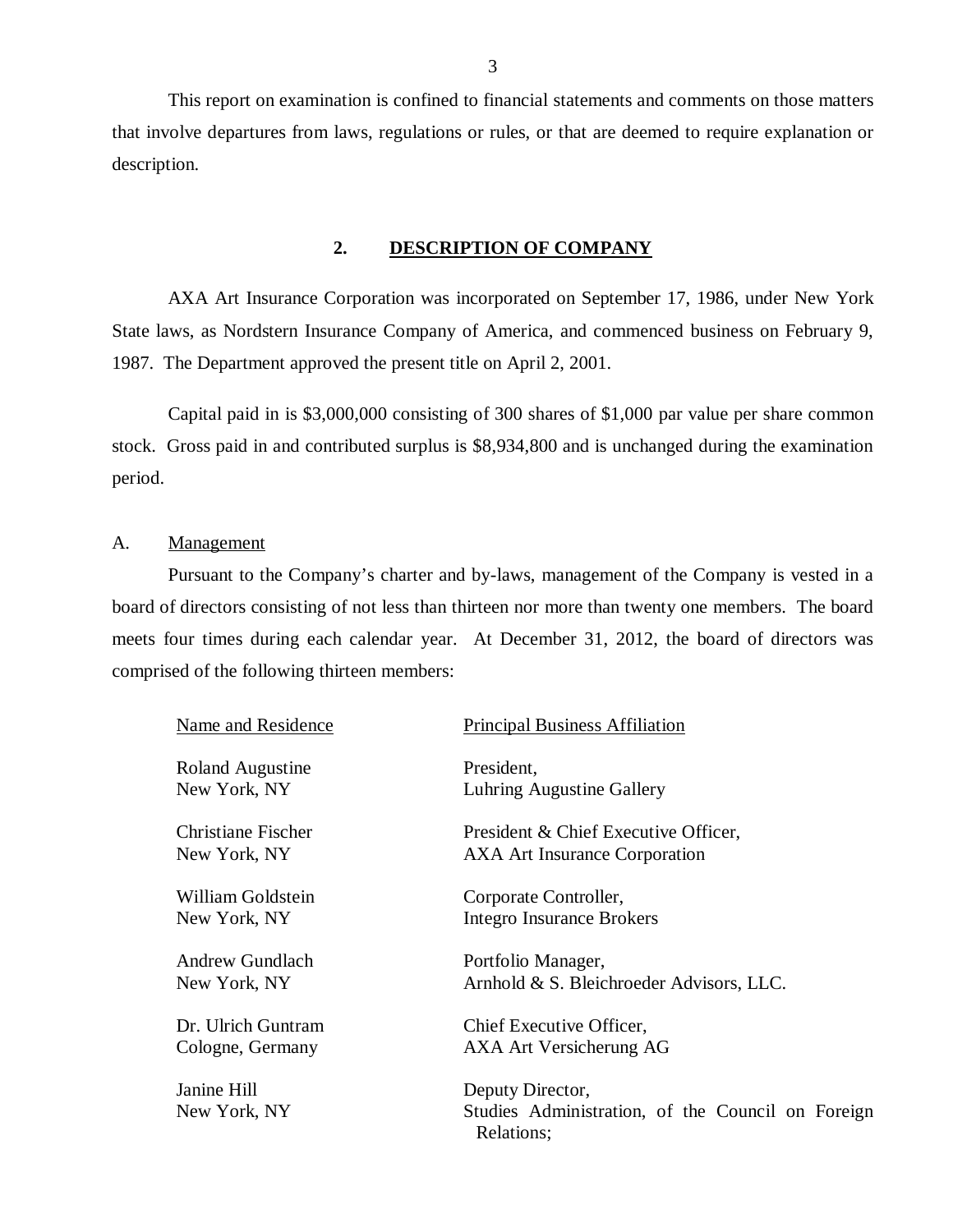|  |  |  | Name and Residence |
|--|--|--|--------------------|
|--|--|--|--------------------|

Principal Business Affiliation

Board Member, Trustees of the Academy of American Poets; Nasher Museum of Art, Duke University; Our Lady of Angels Parochial School

Alexander C. Kemper Chairman, Kansas City, MO The Collectors Fund; The Board of Pollenware

Robert Lippincott III Principal, Jupiter, FL C & L Advisors, LLC.

Aaron M. Milrad Counsel, Toronto, ON Canada Fraser Milner Casgrain LLP;

> Chairman, The Museum Trustee Association of North America;

Vice Chairman, The George R. Gardiner Museum of Ceramic Art;

Board Member, The International Foundation for Art Research in New

York; The Tel Aviv Museum; The Canadian Friends of the Israel Museum; Member of the Photography Committee, The Art Gallery of Ontario

Ernest Riefenhauser Chief Financial Officer & Treasurer, New York, NY AXA Art Insurance Corporation

Dr. Bodo Sartorius Chief Operating Officer, Cologne, Germany AXA Art Versicherung AG

New York, NY Katten Muchin Rosenman, LLP

Board Member, Various other insurance companies

A review of the minutes of the board of directors' meetings held during the examination period indicated that the meetings were generally well attended and each board member had an acceptable record of attendance.

Marc M. Tract, Esq. Partner,

Anthony Williams Partner, New York, NY DLA Piper US, LLP

4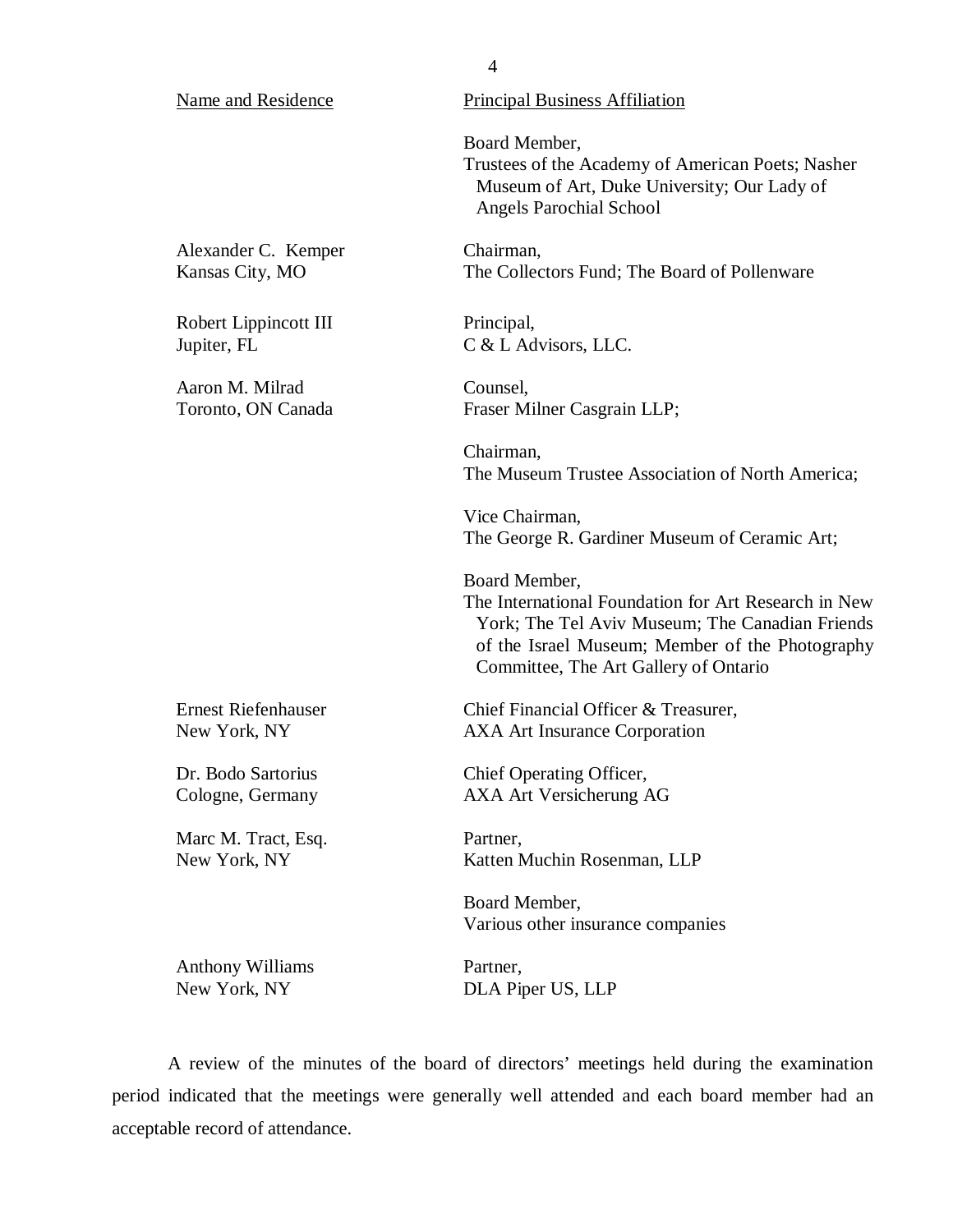<span id="page-6-0"></span>As of December 31, 2012, the principal officers of the Company were as follows:

| Name                    | Title                                        |
|-------------------------|----------------------------------------------|
| Christiane Fischer      | <b>President and Chief Executive Officer</b> |
| Gary A. Kerr            | <b>Corporate Secretary</b>                   |
| Ernest Riefenhauser     | Chief Financial Officer and Treasurer        |
| <b>Robert Pittinger</b> | Vice President, Director of Underwriting     |
| Colin Quinn             | Vice President, Director of Claims           |

#### B. Territory and Plan of Operation

As of December 31, 2012, the Company was licensed to write business in all fifty states and the District of Columbia.

As of the examination date, the Company was authorized to transact the kinds of insurance as defined in the following numbered paragraphs of Section 1113(a) of the New York Insurance Law:

| P <u>aragraph</u> | Line of Business                               |
|-------------------|------------------------------------------------|
| 4                 | Fire                                           |
| 5                 | Miscellaneous property                         |
| 6                 | Water damage                                   |
| 7                 | Burglary and theft                             |
| 8                 | Glass                                          |
| 9                 | Boiler and machinery                           |
| 10                | Elevator                                       |
| 12                | Collision                                      |
| 14                | Property damage liability                      |
| 15                | Workers' compensation and employers' liability |
| 16                | Fidelity and surety                            |
| 19                | Motor vehicle and aircraft physical damage     |
| 20                | Marine and inland marine                       |
| 21                | Marine protection and indemnity                |

Based on the lines of business for which the Company is licensed and the Company's current capital structure, and pursuant to the requirements of Articles 13 and 41 of the New York Insurance Law, the Company is required to maintain a minimum surplus to policyholders in the amount of \$3,200,000.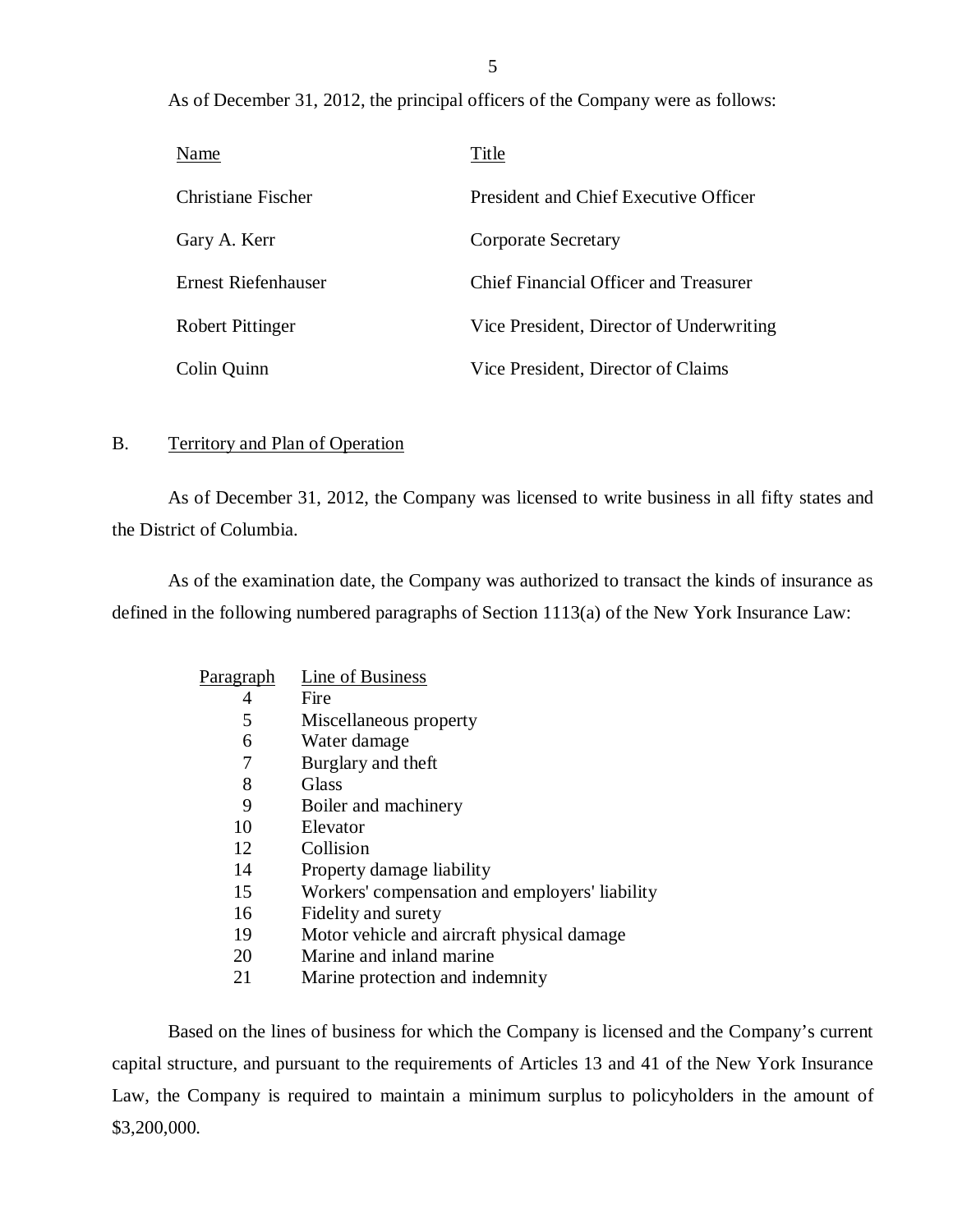The following schedule shows the direct premiums written by the Company both in total and in New York for the period under examination:

| Calendar Year | New York State | <b>Total Premiums</b> | Premiums Written in New York State<br>as a percentage of Total Premium |
|---------------|----------------|-----------------------|------------------------------------------------------------------------|
| 2008          | \$14,171,658   | \$45,517,262          | 31.13%                                                                 |
| 2009          | \$14,369,112   | \$42,424,890          | 33.87%                                                                 |
| 2010          | \$16,544,427   | \$42,710,569          | 38.74%                                                                 |
| 2011          | \$16,077,089   | \$44,311,069          | 36.28%                                                                 |
| 2012          | \$15,180,440   | \$44,296,712          | 34.27%                                                                 |
|               |                |                       |                                                                        |

The Company specializes principally in writing inland marine and related lines of business, with an emphasis on personal and commercial fine art coverage and other insurance floaters. As of December 31, 2012, the Company's business was produced by 1,015 active brokers. Ninety-nine percent of its business is historically generated through brokers.

#### C. Reinsurance

Assumed reinsurance accounted for 8% of the Company's gross premium written at December 31, 2012. As of the prior examination date, the Company's assumed premiums accounted for less than 1% of the Company's gross premiums written. The Company's assumed reinsurance program consists mainly of property coverage assumed on a quota share and surplus share basis, pursuant to the terms of treaty agreements with affiliated cedants.

During the examination period, the Company assumed business from AXA Assurances, a Canadian insurer that was an affiliate of the Company until September 2011, when it was sold to an unaffiliated entity. The Company continued to assume business from AXA Assurances after the sale. The Company was unable to provide a written reinsurance agreement covering the assumption of business from AXA Assurances, claiming that this assumption was covered under a reinsurance agreement between the Company and AXA Insurance (Canada), the parent company of AXA Assurances prior to its sale. It is noted that AXA Assurances was not a party to this agreement.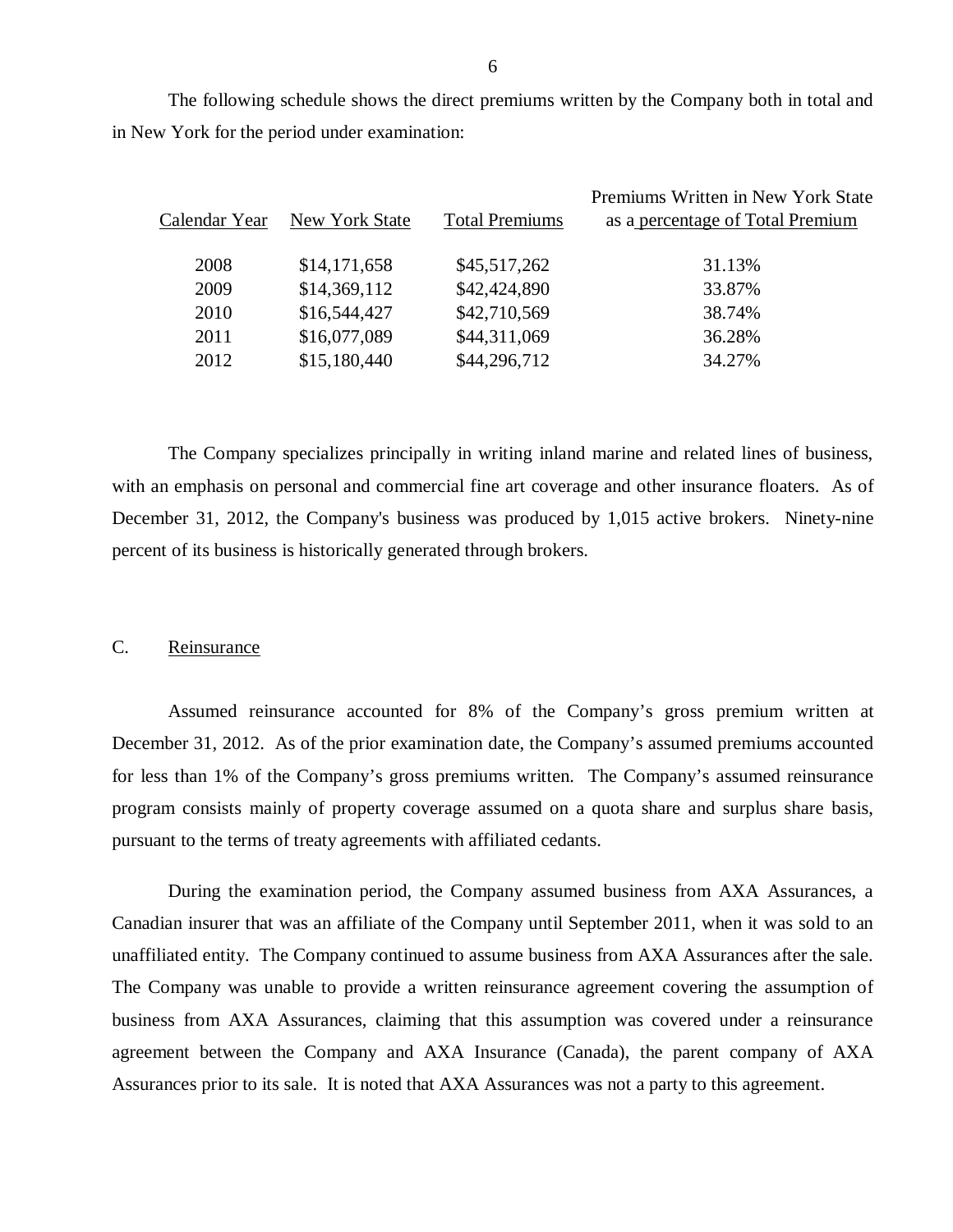Good business practices dictate that any contractual arrangement between two parties, including a reinsurance agreement, should be reduced to written form and signed by each of the parties. It is recommended that the Company execute a written agreement before entering into any reinsurance arrangement.

Further, during the period of time prior to September 2011, when AXA Assurances was an affiliate of the Company, the Company was in violation of Section 1505(b) of the New York Insurance Law, which states:

The books, accounts and records of each party to all such transactions shall be so maintained as to clearly and accurately disclose the nature and details of the transactions including such accounting information as is necessary to support the reasonableness of the charges or fees to the respective parties.

It is recommended that the Company comply with Section 1505(b) of the New York Insurance Law.

The Company has structured its ceded reinsurance program as follows:

Type of Contract Cession

| <b>Property</b>                                            |                                                                                                                                                                                                                                     |
|------------------------------------------------------------|-------------------------------------------------------------------------------------------------------------------------------------------------------------------------------------------------------------------------------------|
| Treaties with AXA Art Versicherung AG<br>100% Unauthorized |                                                                                                                                                                                                                                     |
| 1 <sup>st</sup> Terrorism Excess of Loss                   | \$185,500,000 excess of \$14,500,000 each<br>risk with respect to terrorism.                                                                                                                                                        |
| 2nd Terrorism Excess of Loss                               | \$50,000,000 excess of \$200,000,000 each<br>risk with respect to terrorism.                                                                                                                                                        |
| <b>Reporter Excess of Loss</b>                             | \$348,000,000 excess of \$14,500,000 each<br>risk.                                                                                                                                                                                  |
| 1st Lower Excess of Loss Layer                             | \$12,000,000 each risk, each loss occurrence<br>excess of \$2,500,000 each risk, each loss<br>occurrence.                                                                                                                           |
| Lower CAT Excess of Loss (XL) Layer                        | \$7,250,000 each loss occurrence excess of<br>\$14,500,000 each loss occurrence. The<br>Lower CAT-XL only operates if two or<br>more risks are involved in one loss<br>occurrence, regardless of the number or<br>type of policies. |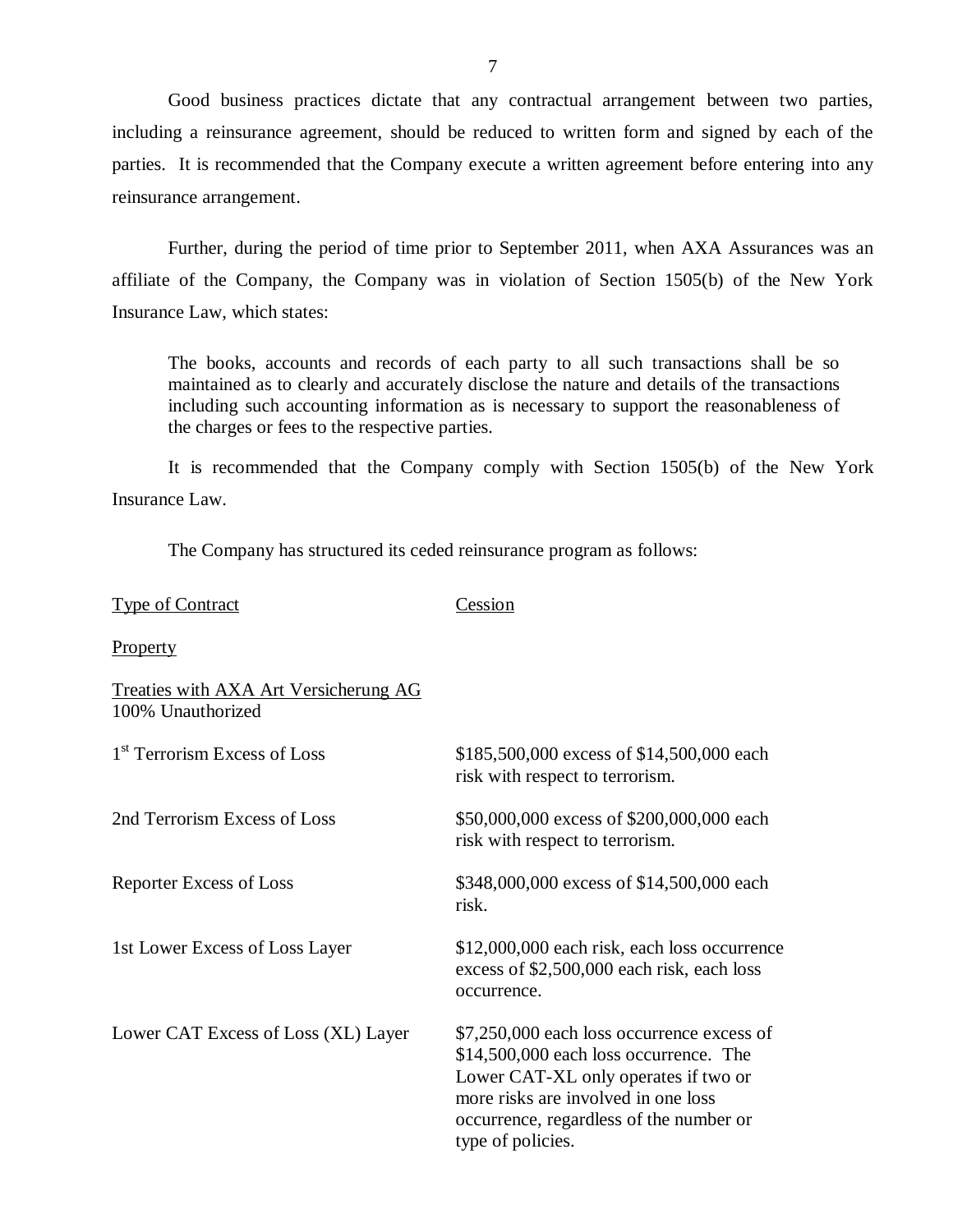| <b>Type of Contract</b>                                                    | Cession                                                                             |
|----------------------------------------------------------------------------|-------------------------------------------------------------------------------------|
| Per Occurrence Excess of Loss – 4 Layers<br>$1st$ Layer                    | \$21,750,000 excess of \$21,750,000 each<br>loss occurrence.                        |
| $2nd$ Layer                                                                | \$36,250,000 excess of \$43,500,000 each<br>loss occurrence.                        |
| $3rd$ Layer                                                                | \$36,250,000 excess of \$79,750,000 each<br>loss occurrence.                        |
| 4 <sup>th</sup> Layer                                                      | \$58,000,000 (Natural Catastrophe) excess<br>of \$116,000,000 each loss occurrence. |
| Non-Art Excess of $Loss - 3$ Layers<br>1 <sup>st</sup> Layer               | \$4,350,000 excess of \$1,450,000 each risk.                                        |
| 2 <sup>nd</sup> Layer                                                      | \$8,700,000 excess of \$5,800,000 each risk.                                        |
| 3 <sup>rd</sup> Layer                                                      | \$14,500,000 excess of \$14,500,000 each<br>risk.                                   |
| Jewelry Excess of Loss                                                     | \$9,500,000 excess of \$500,000 each risk.                                          |
| <b>Warehouse Excess of Loss</b>                                            | \$125,000,000 excess of \$250,000,000 each<br>risk, each loss occurrence.           |
| <b>Treaty with AXA Insurance Company</b><br>Quota-Share<br>100% Authorized | 60% quota share of all business written.                                            |

The majority of the Company's premiums written was ceded to authorized reinsurer AXA Insurance Company, an affiliated entity, via a 60% quota share agreement effective January 1, 2008. The Company has received approval to do so, pursuant to the provisions of Section 1308(e)(1) of the New York Insurance Law. Cessions to unauthorized reinsurer AXA Art Versicherung AG, has not changed since the last examination.

Reinsurance agreements with affiliates were reviewed for compliance with Article 15 of the New York Insurance Law. It was noted that not all affiliated reinsurance agreements were filed with the Department pursuant to the provisions of Section 1505(d) (2) of the New York Insurance Law.

8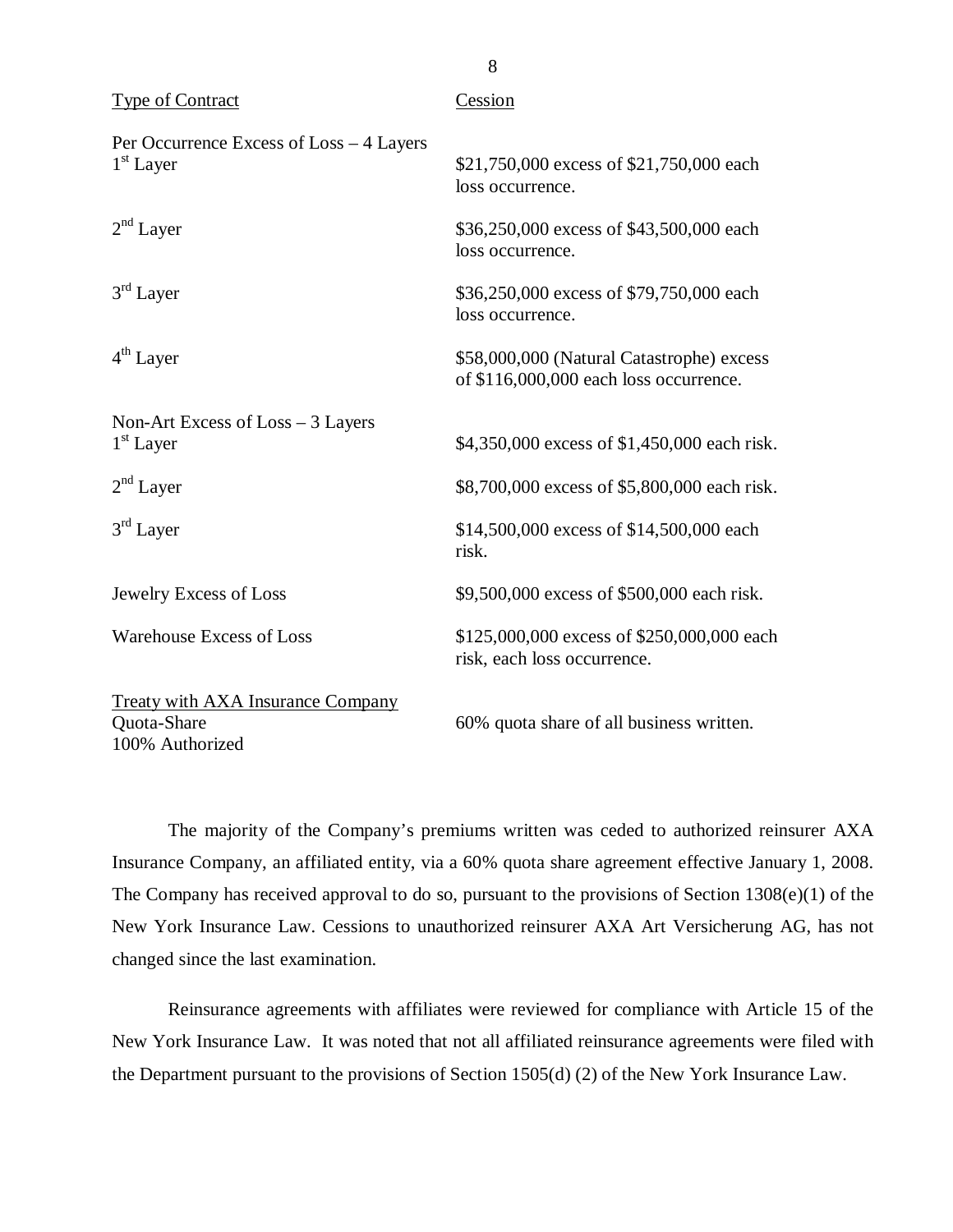The Company submitted the 2012 Per Occurrence Excess of Loss Reinsurance Agreement - Warehouse Excess of Loss between the Company and AXA Art Versicherung AG, effective January 1, 2012, to the Department on June 21, 2012. The Company acknowledged in the filing that the Department was not notified prior to the implementation date.

Pursuant to the provisions of Section 1505(d)(2) of the New York Insurance Law states:

"The following transactions between a domestic controlled insurer and any person in its holding company system may not be entered into unless the insurer has notified the superintendent in writing of its intention to enter into any such transaction at least thirty days prior thereto, or such shorter period as he may permit, and he has not disapproved it within such period."

It is therefore recommended that going forward, the Company adhere to the provisions of Section 1505 (d)(2) of the New York Insurance Law and notify the Superintendent in writing before entering into any agreements with affiliates.

All significant ceded reinsurance agreements in effect as of the examination date were reviewed and found to contain the required clauses, including an insolvency clause meeting the requirements of Section 1308 of the New York Insurance Law.

Examination review found that the Schedule F data reported by the Company in its filed annual statement accurately reflected its reinsurance transactions, except for the classification of AXA Assurances as an affiliate on Schedule F, Part1. AXA Assurances had been sold in 2011 and is no longer an affiliated entity as of the examination date.

Management has represented that all material ceded reinsurance agreements transfer both underwriting and timing risk as set forth in SSAP No. 62. Representations were supported by appropriate risk transfer analyses and an attestation from the Company's Chief Executive Officer and Chief Financial Officer pursuant to the NAIC Annual Statement Instructions. Additionally, examination review indicated that the Company was not a party to any finite reinsurance agreements. All ceded reinsurance agreements were accounted for utilizing reinsurance accounting as set forth in SSAP No. 62.

During the period covered by this examination, the Company did not commute any reinsurance agreements.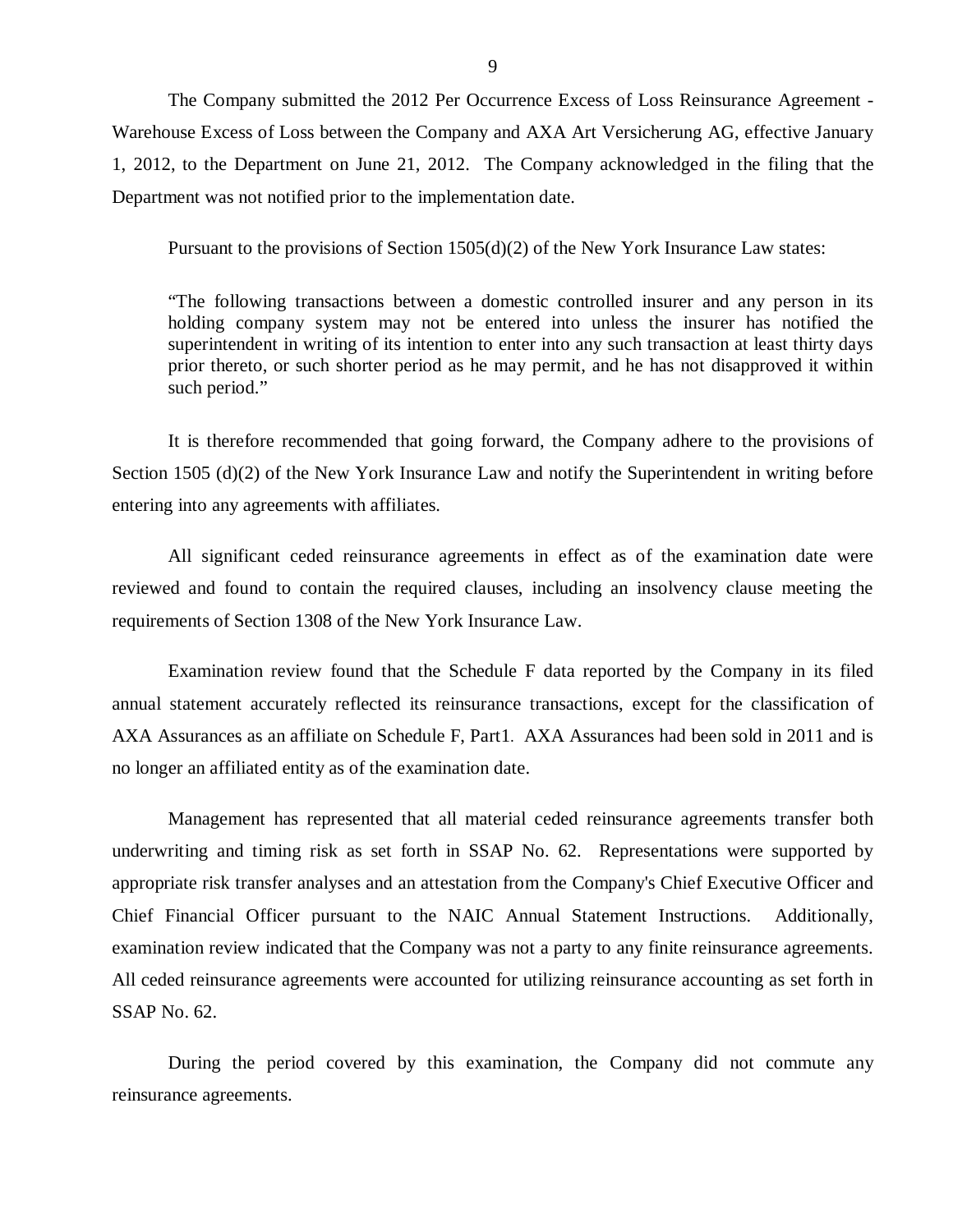<span id="page-11-0"></span>D. Holding Company System

The Company is a member of the AXA Art Versicherung AG Group. The Company is a wholly-owned subsidiary of AXA Art Holdings, Inc., a New York corporation, which is ultimately controlled by AXA SA.

A review of the Holding Company Registration Statements filed with this Department indicated that such filings were complete and were filed in a timely manner pursuant to Article 15 of the New York Insurance Law and Department Regulation 52.

The following is an abridged chart of the holding company system at December 31, 2012:

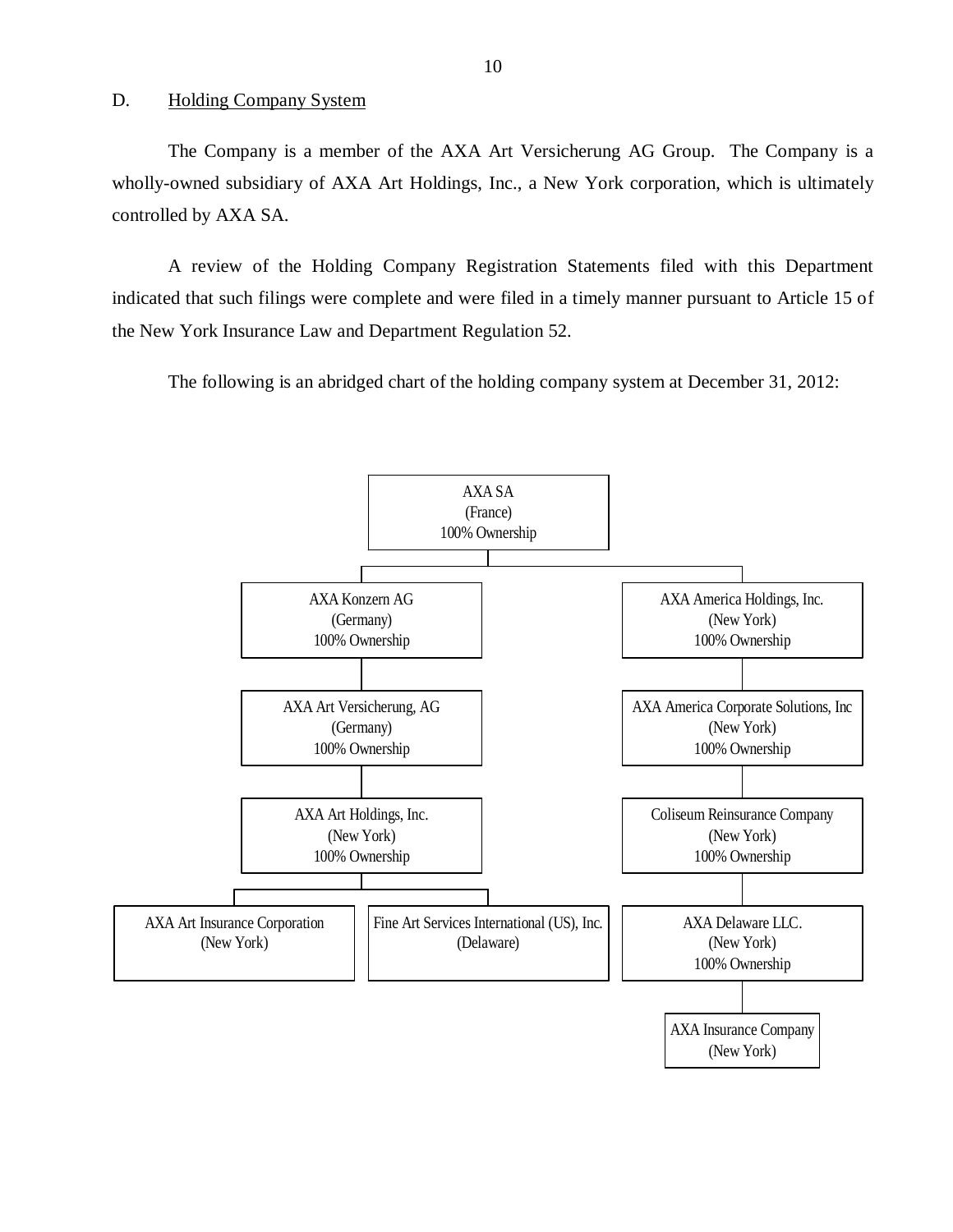At December 31, 2012, the Company was party to the following agreements with other members of its holding company system:

#### Service and Expense Allocation Agreement

Effective September 1, 2005 the Company entered into a Service and Expense Allocation Agreement with Fine Art Services International (US), Inc. ("Fine Art"). Pursuant to the agreement, the Company has agreed to provide to Fine Art, facilities, equipment, office and other space as it may require for the conduct of its business and operations. Fine Art has agreed to provide to the Company, personnel to provide services including, but not limited to, claims handling, consulting, clerical, administrative and management information systems. This agreement was filed with the Department pursuant to Section 1505 of the New York Insurance Law and was non-objected to on August 26, 2005.

Effective on July 1, 2009, this agreement was amended to reflect a new location of its leased premises to the Company's current address. This amendment was non-objected to by the Department on May 5, 2009.

#### Cost Allocation Agreement

Effective December 1, 2003, the Company entered into a cost allocation agreement with its parent, AXA Art Holding, Inc. ("AAH"), whereby the AAH provides services to the Company including equipment, furniture and fixtures necessary for the operations of the Company. This agreement was filed with the Department pursuant to Section 1505 of the New York Insurance Law and was non-objected to on January 5, 2004.

#### Service Agreement

Effective December 1, 2003, the Company entered into a service agreement with AXA Art Versicherung AG ("AAV"), whereby AAV provides personnel and services to the Company with respect to the following matters: investment management, knowledge management, information technology, corporate control and audit, legal, tax, corporate finance, marketing and communication, reinsurance, accumulation control and underwriting guidelines. This agreement was filed with the Department pursuant to Section 1505 of the New York Insurance Law and was non-objected to on January 5, 2004.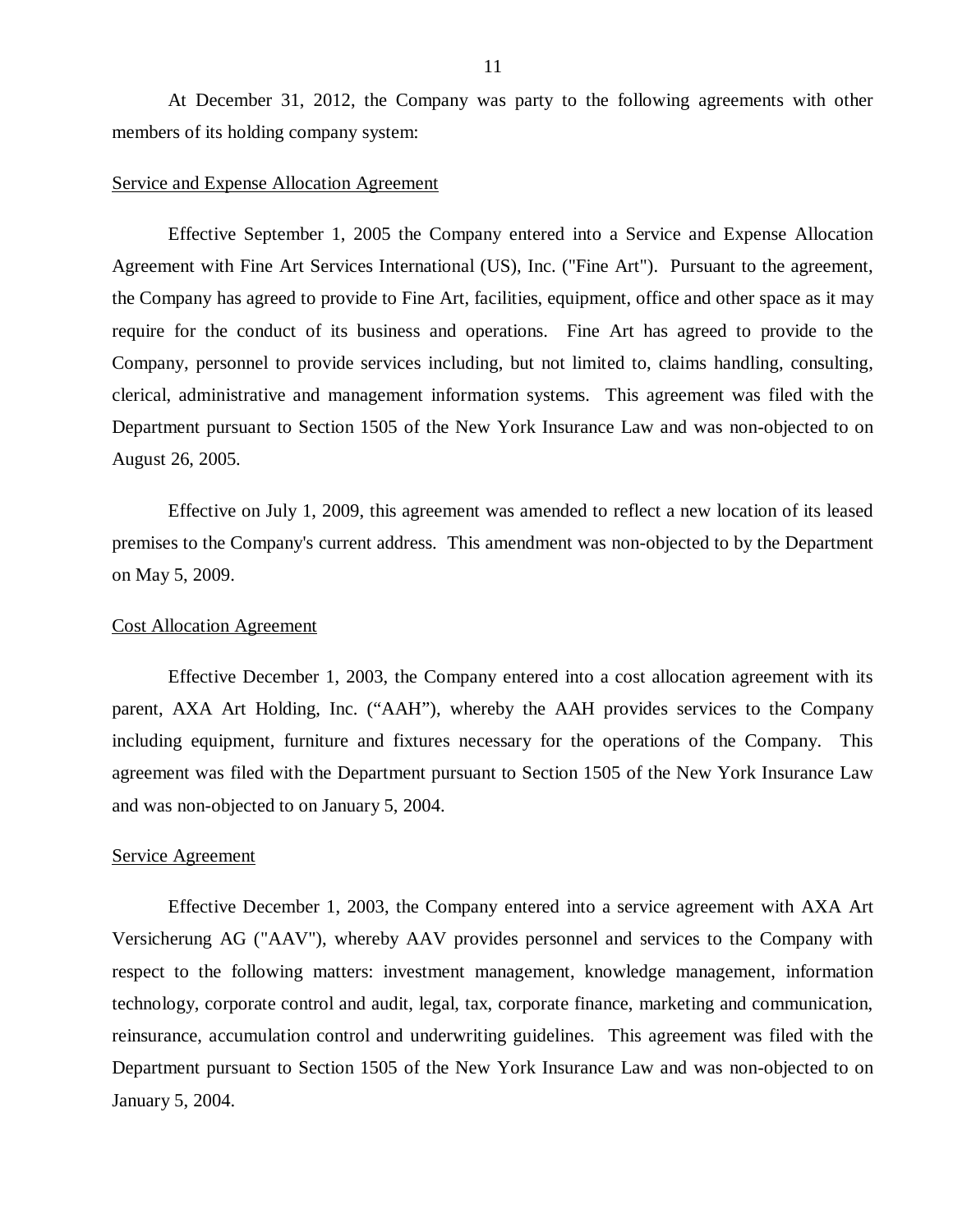#### Tax Allocation Agreement

Effective as of October 1, 1994, the Company files a consolidated federal income tax return with AXA Art Holdings, Inc., and Fine Art Services International (U.S.), Inc. The tax allocation agreement was filed with the Department pursuant to Section 1505 of the New York Insurance Law and was non-objected to on April 13, 1995.

## E. Significant Operating Ratios

The following ratios have been computed as of December 31, 2012, based upon the results of this examination:

| Net premiums written to surplus as regards policyholders                                  | 48% |
|-------------------------------------------------------------------------------------------|-----|
| Liabilities to liquid assets (cash and invested assets less<br>investments in affiliates) | 69% |
| Premiums in course of collection to surplus as regards policyholders                      | 23% |

All of the above ratios fall within the benchmark ranges set forth in the Insurance Regulatory Information System of the National Association of Insurance Commissioners.

The underwriting ratios presented below are on an earned/incurred basis and encompass the five-year period covered by this examination:

|                                              | Amounts      | Ratios  |
|----------------------------------------------|--------------|---------|
| Losses and loss adjustment expenses incurred | \$29,557,727 | 36.92%  |
| Other underwriting expenses incurred         | 42,475,609   | 53.06   |
| Net underwriting gain                        | 8,024,039    | 10.02   |
| Premiums earned                              | \$80,057,375 | 100.00% |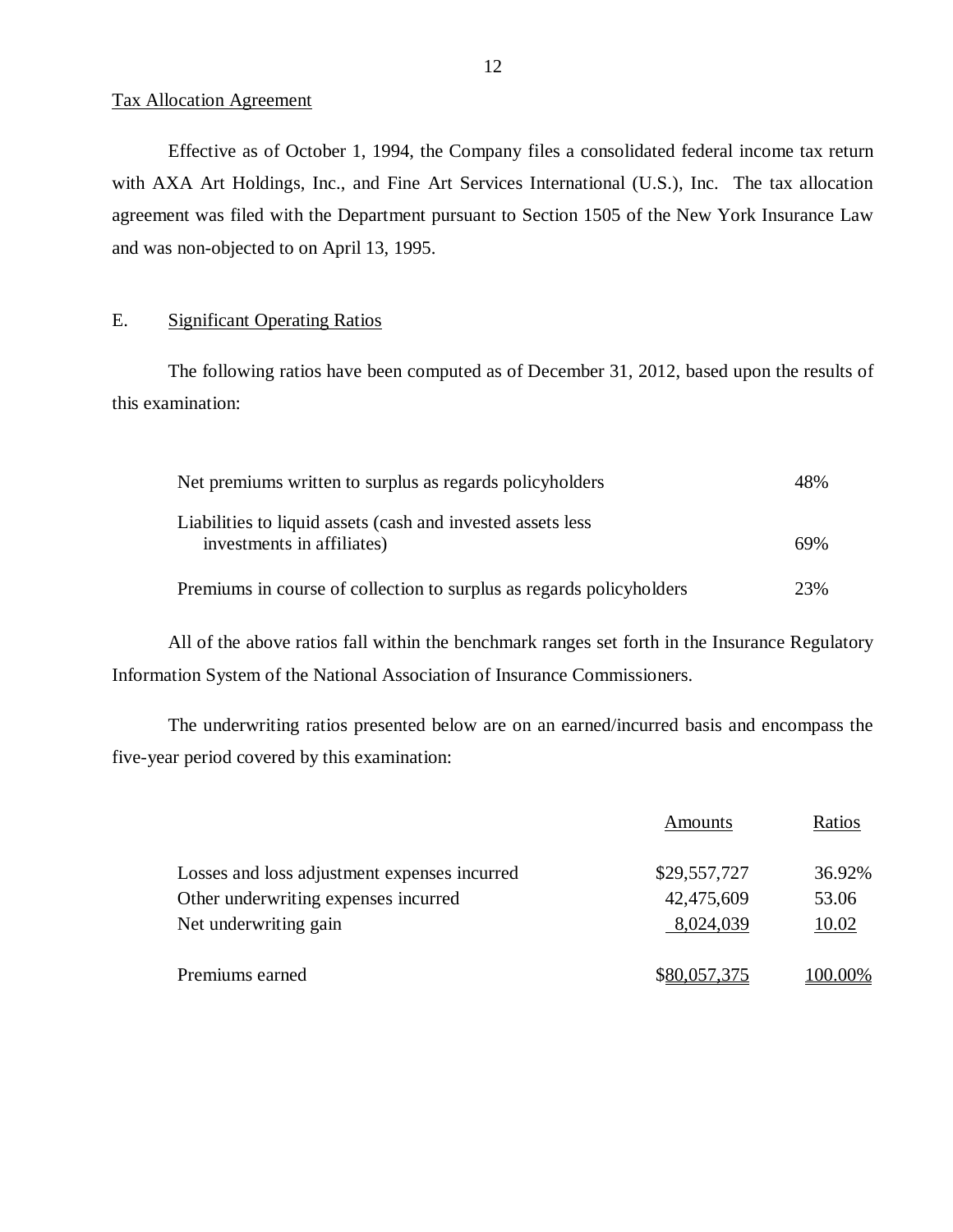#### <span id="page-14-0"></span>F. Accounts and Records

#### a) Annual Statement Preparation

Examination review of the filed annual statements revealed the following discrepancies/omissions:

#### • 2012 and 2011 Annual Statements

The Company assumed business from a Canadian Affiliate, AXA Assurances, from January 2008 to September 2011. AXA Assurances was sold effective September 2011 to Intact Financial Corporation and is no longer an affiliate. This change was not reflected in the 2012 and 2011 annual statements and affects the reporting between Affiliated and Non-affiliated entities for the following pages: Page 8 - Underwriting and Investment Exhibit, Page 14.4 - Notes to Financial Services #23 Assumed Reinsurance and Page 20 - Schedule F Part 1. For the 2012 annual statement, discrepancies were also noted for Notes to Financial Statements #19 and for three items reported in the General Interrogatories.

#### • 2008 – 2010 Annual Statements

Schedule Y Part 2 – Summary of Insurer's Transactions with Any Affiliates – does not include the Company's assumed business transactions with its affiliate, AXA Assurances in the annual statements filed for 2008 through 2010.

It is recommended that the Company exercise greater care in the preparation of its annual statement and file such in compliance with the NAIC Annual Statement Instructions.

#### b) Applications for Insurance

During the course of the examination, the examiners reviewed a sample application form used by the Company and noted that it did not contain the language required by Section 403(d) of the New York Insurance Law.

#### Section 403 (d) states:

(d) All applications for commercial insurance, individual, group or blanket accident and health insurance and all claim forms, except as provided for in subsection (e) of this section, shall contain a notice in a form approved by the superintendent that clearly states in substance the following: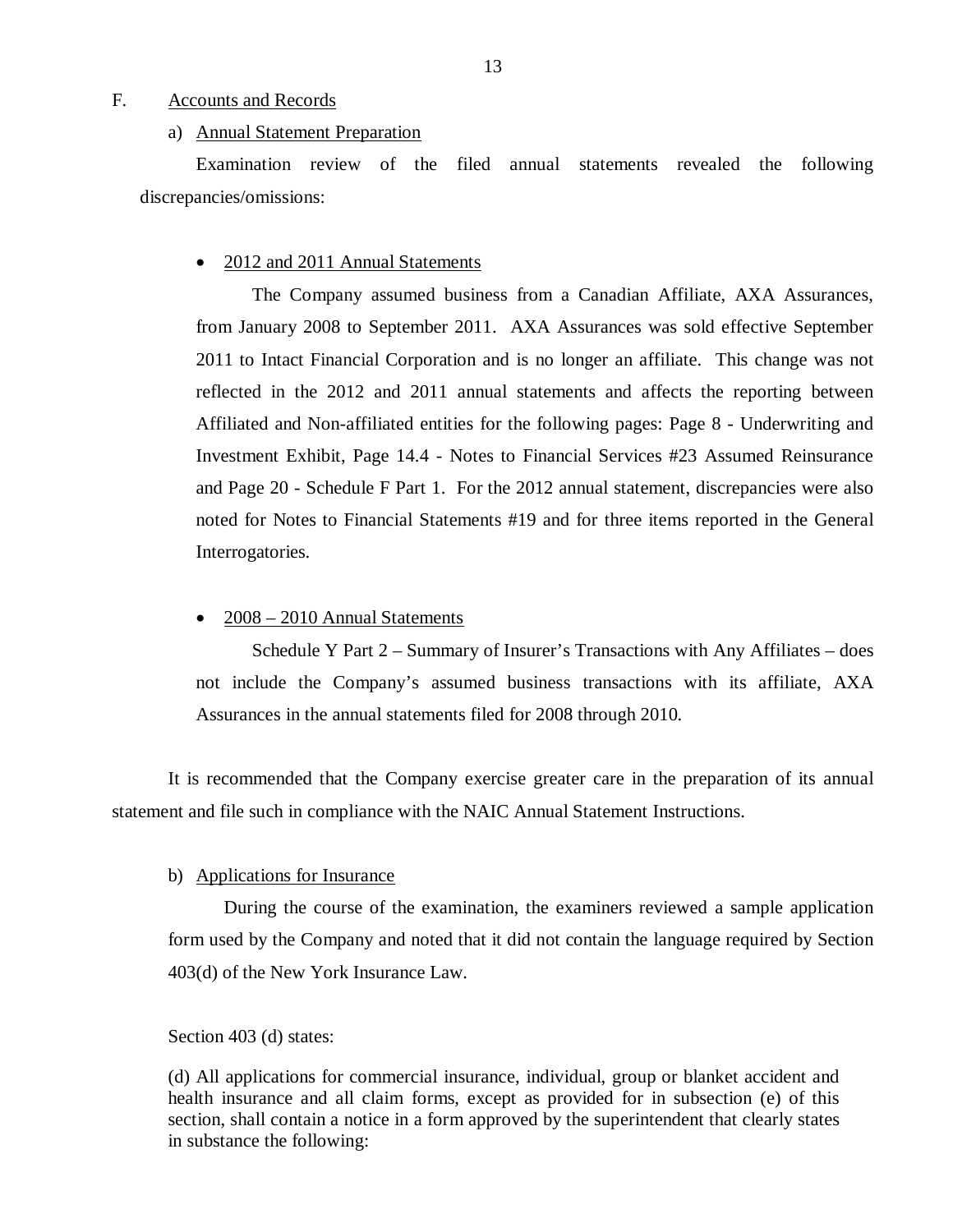<span id="page-15-0"></span>"Any person who knowingly and with intent to defraud any insurance company or other person files an application for insurance or statement of claim containing any materially false information, or conceals for the purpose of misleading, information concerning any fact material thereto, commits a fraudulent insurance act, which is a crime, and shall also be subject to a civil penalty not to exceed five thousand dollars and the stated value of the claim for each such violation."

It is recommended that the Company's applications for insurance contain the language required by Section 403(d) of the New York Insurance Law.

It is noted that the company has since complied with Section 403(d) and has revised its applications to contain the required language.

#### c) Expenses

The Examiner requested the intercompany expense allocation methodology and support for intercompany expenses allocations for the amounts reported on the 2012 Underwriting and Investment Exhibit, Part 3 - Expenses. The Company could not provide support for these expenses reported on lines 9 (Employee relations and welfare), 10 (Insurance), 12 (Travel and travel items), 13 (Rent and rent items), 14 (Equipment), 15 (Cost or depreciation of EDP equipment and software) and 17 (Postage, telephone and telegraph).

Regulation 30 Part 107.4 (e) states in part:

"Records required. (1) The methods followed in allocating to expense groups shall be described, kept and supported as set forth under "detail of allocation bases" (see s 109.4[g]). (2) The effects of the application to each operating expense classification of all bases of allocation shall be shown on records kept in clear and legible form. Such records shall be readily available for examination."

It is recommended that the Company keep records of the methods used in allocating intercompany expenses and make these records available to the examination team in accordance with Department Regulation 30 Part 107.4(e).

The Examiner reconciled the gross salaries for 2012 and noted that the amount reported on the 2012 Underwriting & Investment Exhibit - Part 3 line 8.1, column 2 for salaries, includes the payroll taxes. Line 8.2, Payroll Taxes on the 2012 Underwriting & Investment Exhibit - Part 3 is reported as \$0.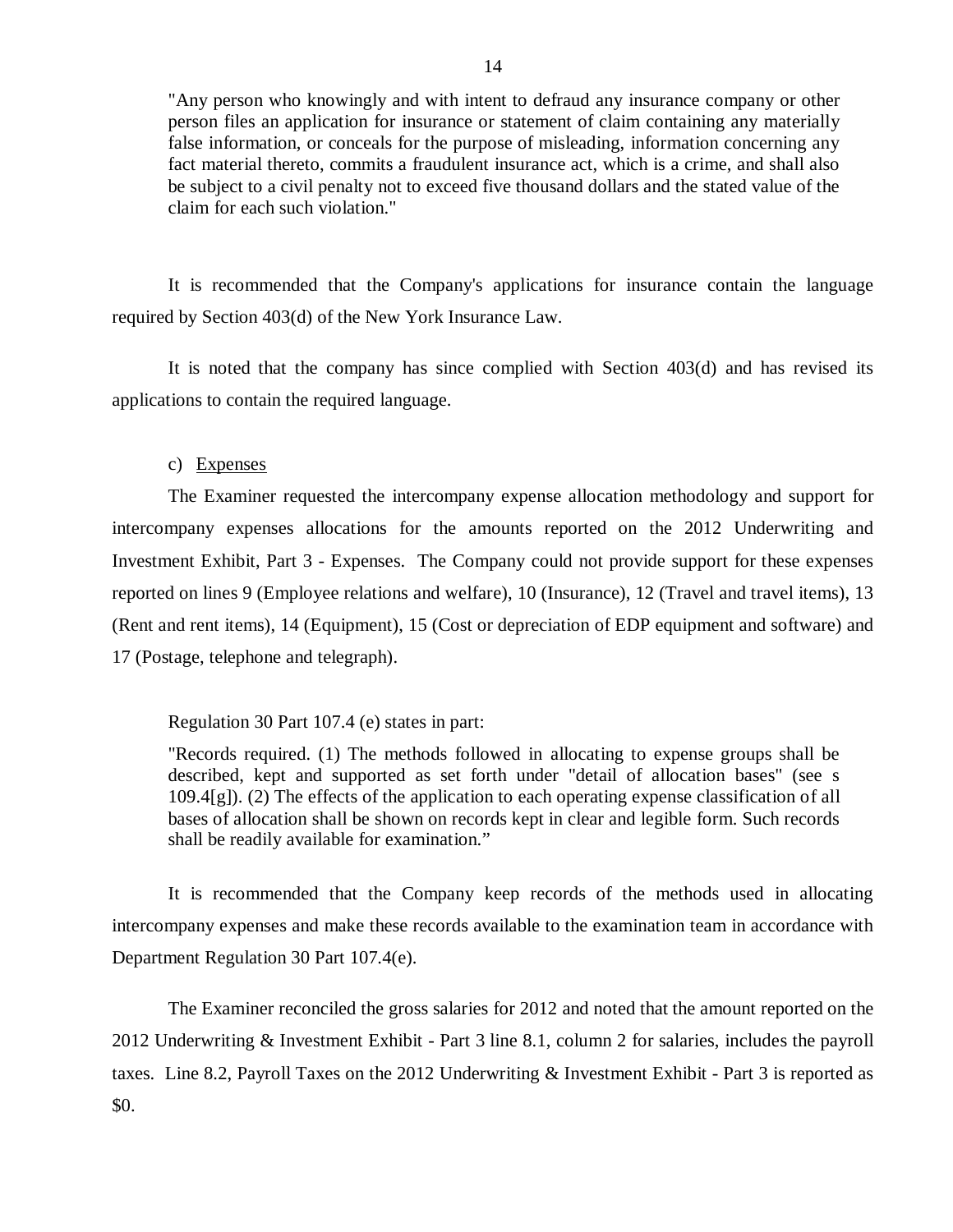Regulation 30 Part 105.9, states:

Salaries and related items

"(a) Salaries. Includes:

Salaries, bonus, overtime, contingent compensation, pay while on leave, dismissal allowance, pay while training and other compensation of employees.

Commission and brokerage to employees when the activities for which the commission is paid are a part of their duties as employees.

Excludes:

Salaries or wages of janitors, caretakers, maintenance men and agents paid in connection with owned real estate (see real estate expenses).

(b) Payroll Taxes. Includes:

Old age benefit taxes Unemployment insurance taxes

Excludes: Payroll taxes includible in real estate taxes."

It is recommended that the Company report its salaries and payroll taxes independently as prescribed in Department Regulation 30, Part 105.9.

#### d) Record Retention

During the course of the examination, the Examiner requested documentation to verify the financial condition of the Company. The Company was unable to provide documentation of the reconciliation of the general ledger accounts to the sub-ledgers or supporting detail, and supporting documentation for the Nonadmitted Assets portion of the Uncollected Premiums and Agents Balances as reported in the 2010 annual statement.

Department Regulation 152 (11 NYCRR 243.2) states in part as follows:

Records required for examination purposes and retention period (b) Except as otherwise required by law or regulation, an insurer shall maintain:

(7) A financial record necessary to verify the financial condition of an insurer, including ledgers, journals, trial balances, annual and quarterly statement workpapers, evidence of asset ownership, and source documents, for six calendar years from its creation or until after the filing of the report on examination in which the record was subject to review, whichever is longer.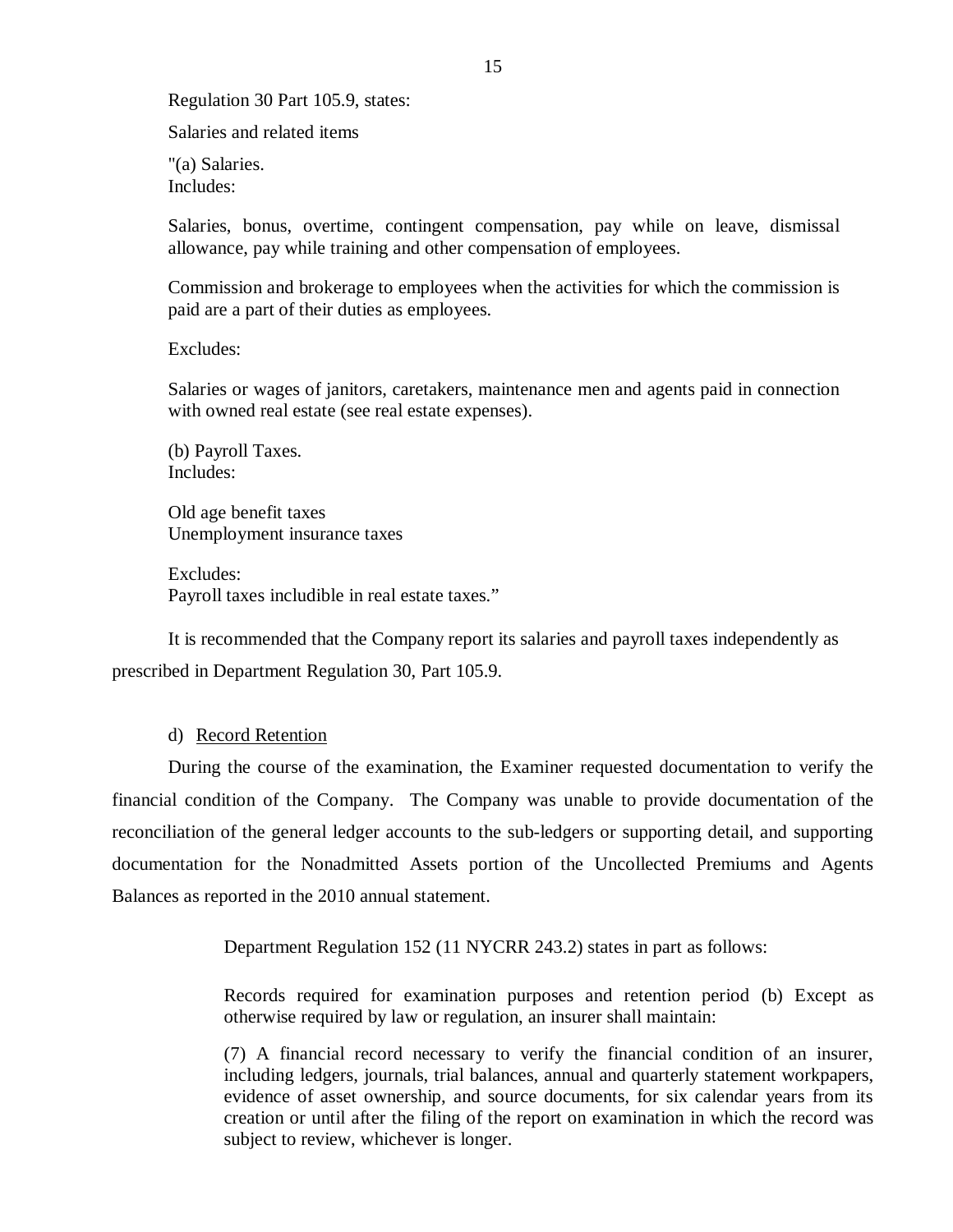<span id="page-17-0"></span>It is recommended that the Company maintain its records as required by Department Regulation 152(b)(7).

#### G. Risk Management and Internal Controls

A risk-focused assessment and review of the Company's controls was performed in accordance with NAIC requirements as outlined in the Examiners' Handbook. As a result of the review, it was noted that twenty seven (27) out of a total of forty eight (48) controls identified by the Company were not fully documented, did not mitigate the risk, and/or could not be adequately verified.

It is recommended that the Company put certain control procedures in place and fully document each risk mitigation strategy in order for examiners to evaluate the existence of controls in place at the Company and to determine whether the control procedures are operating as expected, applied throughout the entire period of reliance, and performed on a timely basis.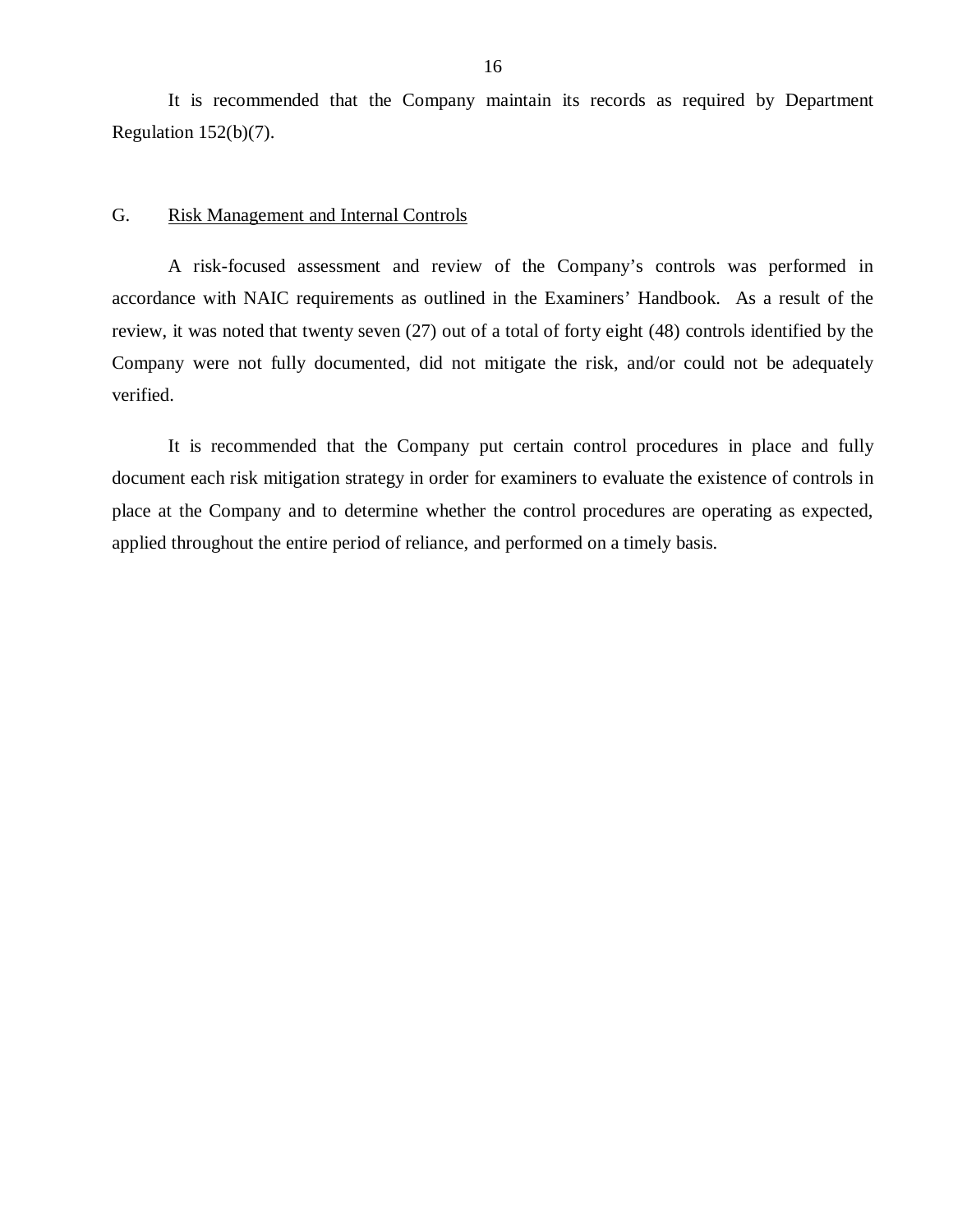# **3. FINANCIAL STATEMENTS**

## A Balance Sheet

The following shows the assets, liabilities and surplus as regards policyholders as of December 31, 2012 as determined by this examination and as reported by the Company:

| <b>Assets</b>                                        |                | Assets Not             | Net Admitted |
|------------------------------------------------------|----------------|------------------------|--------------|
|                                                      | Assets         | Admitted               | Assets       |
| <b>Bonds</b>                                         | \$29,670,980   | \$<br>$\boldsymbol{0}$ | \$29,670,980 |
| Cash, cash equivalents and short-term investments    | 15,640,918     | $\theta$               | 15,640,918   |
| Other invested assets                                | 637,309        | 0                      | 637,309      |
| Receivables for securities                           | 301,554        | $\theta$               | 301,554      |
| Subtotals, cash and invested assets                  | 46,250,761     | 0                      | 46,250,761   |
| Investment income due and accrued                    | 350,766        | 0                      | 350,766      |
| Uncollected premiums and agents' balances in the     |                |                        |              |
| course of collection                                 | 7,571,955      | 749,915                | 6,822,040    |
| Amounts recoverable from reinsurers                  | 3,625,060      | 16,123                 | 3,608,937    |
| Funds held by or deposited with reinsured companies  | 3,087,632      | 124,585                | 2,963,047    |
| Current federal and foreign income tax recoverable   |                |                        |              |
| and interest thereon                                 | 671,949        | 0                      | 671,949      |
| Net deferred tax asset                               | 1,268,112      | 385,687                | 882,425      |
| Electronic data processing equipment and software    | 156,856        | 156,856                | $\Omega$     |
| Furniture and equipment, including health care       |                |                        |              |
| delivery assets                                      | 518,912        | 518,912                | 0            |
| Receivables from parent, subsidiaries and affiliates | 48,626         | 48,626                 | $\theta$     |
| Aggregate write-ins for other than invested assets   | <u>337,265</u> | 244,514                | 92,751       |
| Total assets                                         | \$63,887,894   | \$2,245,218            | \$61,642,676 |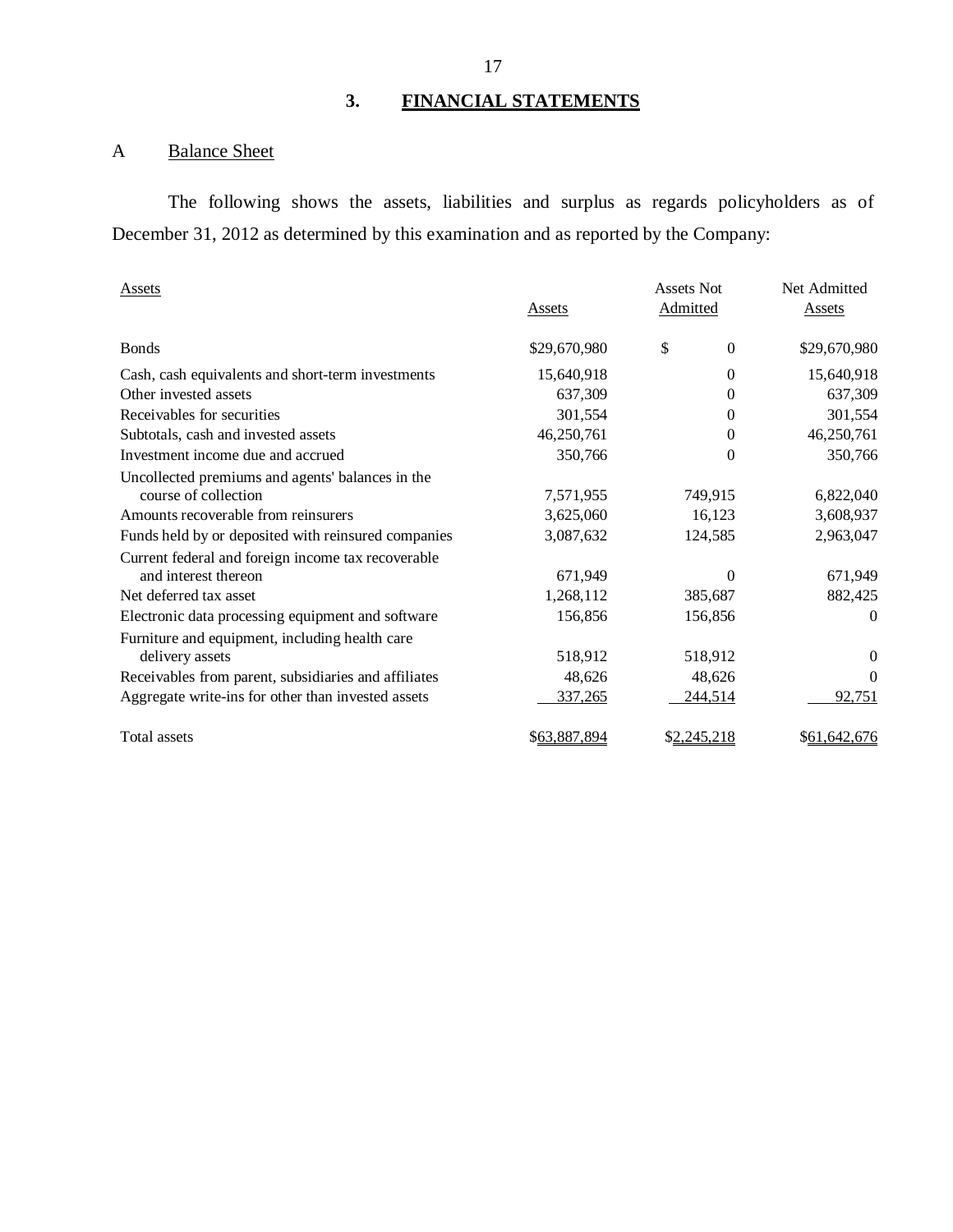#### Liabilities, surplus and other funds

| Losses and loss adjustment expenses                                   |             | \$3,997,353  |
|-----------------------------------------------------------------------|-------------|--------------|
| Reinsurance payable on paid losses and loss adjustment expenses       |             | 13,767       |
| Commissions payable, contingent commissions and other similar charges |             | 94,523       |
| Other expenses (excluding taxes, licenses and fees)                   |             | 1,497,899    |
| Unearned premiums                                                     |             | 6,400,874    |
| Dividends declared and unpaid - Stockholders                          |             | 1,152,915    |
| Ceded reinsurance premiums payable (net of ceding commissions)        |             | 6,050,044    |
| Funds held by company under reinsurance treaties                      |             | 12,444,333   |
| Drafts outstanding                                                    |             | 76,301       |
| Payable to parent, subsidiaries and affiliates                        |             | 32,437       |
| <b>Total liabilities</b>                                              |             | \$31,760,446 |
| Surplus and other funds                                               |             |              |
| Common capital stock                                                  | \$3,000,000 |              |
| Gross paid in and contributed surplus                                 | 8,934,800   |              |
| Unassigned funds (surplus)                                            | 17,947,430  |              |
| Surplus as regards policyholders                                      |             | \$29,882,230 |
| Totals                                                                |             | \$61,642,676 |

Note: The Internal Revenue Service has not yet begun to audit tax returns covering tax years 2008 through 2012. The examiner is unaware of any potential exposure of the Company to any tax assessment and no liability has been established herein relative to such contingency.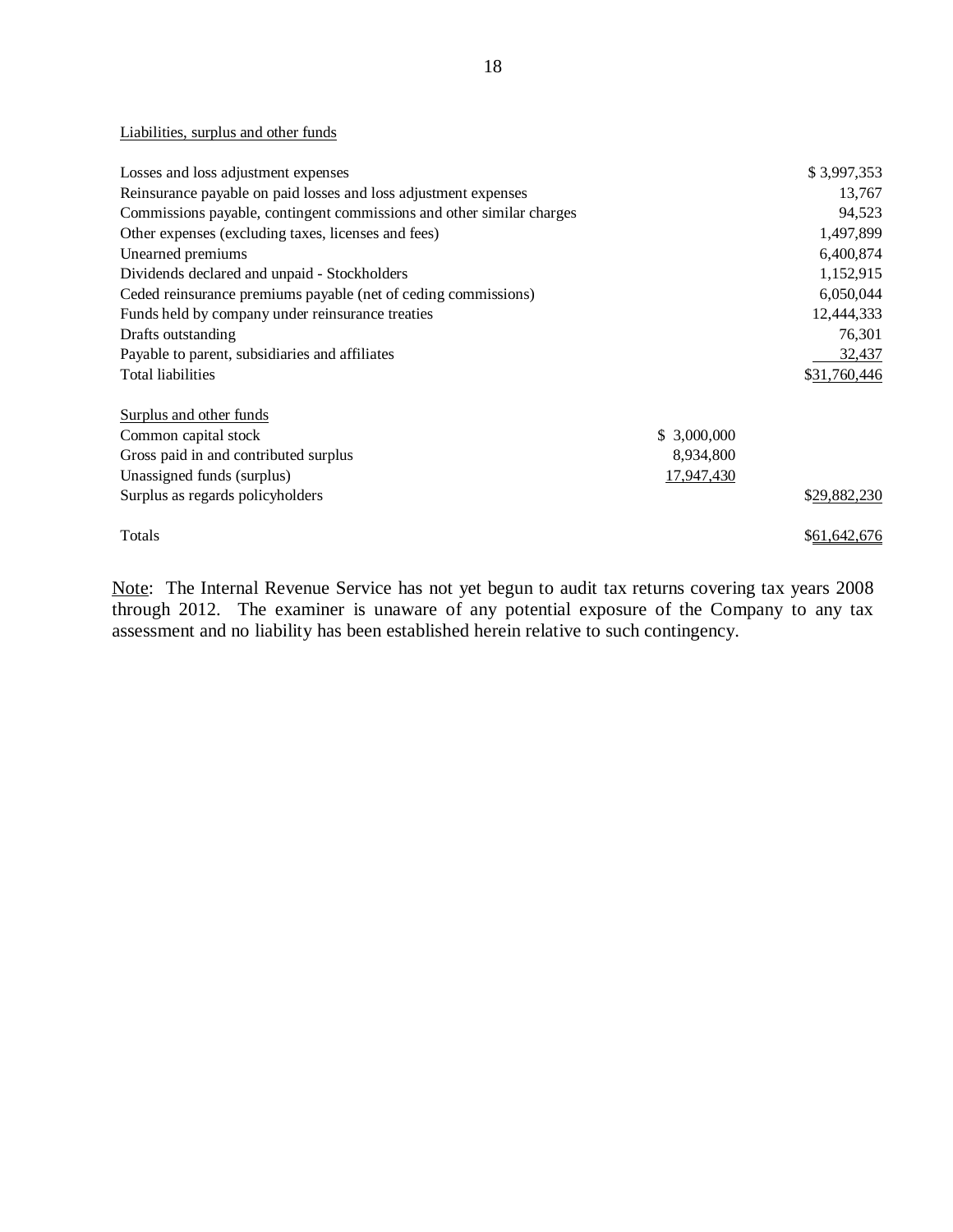# B. Statement of Income

Surplus as regards policyholders decreased \$7,210,876 during the five-year examination period January 1, 2008 through December 31, 2012, detailed as follows:

| <b>Underwriting Income</b>                                     |                 |                 |
|----------------------------------------------------------------|-----------------|-----------------|
| Premiums earned                                                |                 | \$80,057,375    |
| Deductions:                                                    |                 |                 |
| Losses and loss adjustment expenses incurred                   | \$29,557,727    |                 |
| Other underwriting expenses incurred                           | 42,475,609      |                 |
| Total underwriting deductions                                  |                 | 72,033,336      |
| Net underwriting gain or (loss)                                |                 | \$8,024,039     |
| <b>Investment Income</b>                                       |                 |                 |
| Net investment income earned                                   | \$6,242,160     |                 |
| Net realized capital gain                                      | 269,646         |                 |
| Net investment gain or (loss)                                  |                 | \$6,511,806     |
| Other Income                                                   |                 |                 |
| Aggregate write-ins for miscellaneous income                   | (82, 699)<br>\$ |                 |
| Total other income                                             |                 | \$<br>(82, 699) |
| Net income after dividends to policyholders but before federal |                 |                 |
| and foreign income taxes                                       |                 | \$14,453,146    |
| Federal and foreign income taxes incurred                      |                 | 3,314,282       |
| Net Income                                                     |                 | \$11,138,864    |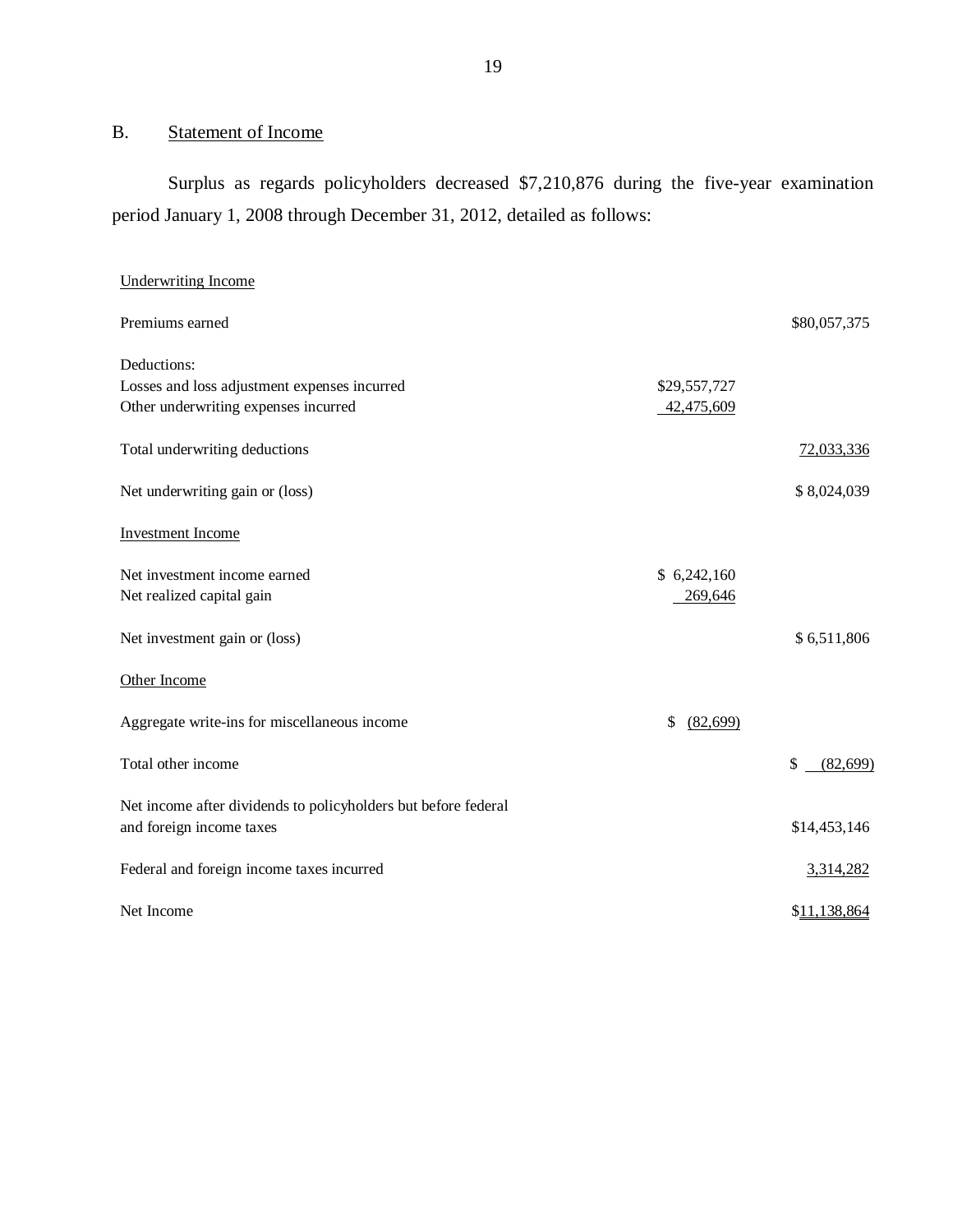#### Capital and Surplus Accounts

Surplus as regards policyholders per report on examination as of December 31, 2007 \$37,093,106

|                                                       | Gains in<br>Surplus | Losses in<br><b>Surplus</b> |                 |
|-------------------------------------------------------|---------------------|-----------------------------|-----------------|
| Net income                                            | \$11,138,864        |                             |                 |
| Net unrealized capital gains or (losses)              |                     | \$<br>339,664               |                 |
| Change in net deferred income tax                     |                     | 405,648                     |                 |
| Change in nonadmitted assets                          |                     | 1,402,149                   |                 |
| Cumulative effect of changes in accounting principles | 71,039              |                             |                 |
| Dividends to stockholders                             |                     | 16,285,697                  |                 |
| Aggregate write-ins for gains and losses in surplus   | 12,379              | 0                           |                 |
| Total gains and losses in surplus                     | \$11,222,282        | \$18,433,158                |                 |
| Net increase (decrease) in surplus                    |                     |                             | $(\$7,210,876)$ |
| Surplus as regards policyholders per report on        |                     |                             |                 |
| examination as of December 31, 2012                   |                     |                             | \$29,882,230    |

**4. LOSSES AND LOSS ADJUSTMENT EXPENSES** 

The examination liability for the captioned items of \$3,997,353 is the same as reported by the Company as of December 31, 2012. The examination analysis was conducted in accordance with generally accepted actuarial principles and practices and was based on statistical information contained in the Company's internal records and in its filed annual statements.

### **5. COMPLIANCE WITH PRIOR REPORT ON EXAMINATION**

The prior report on examination contained no comments or recommendations.

20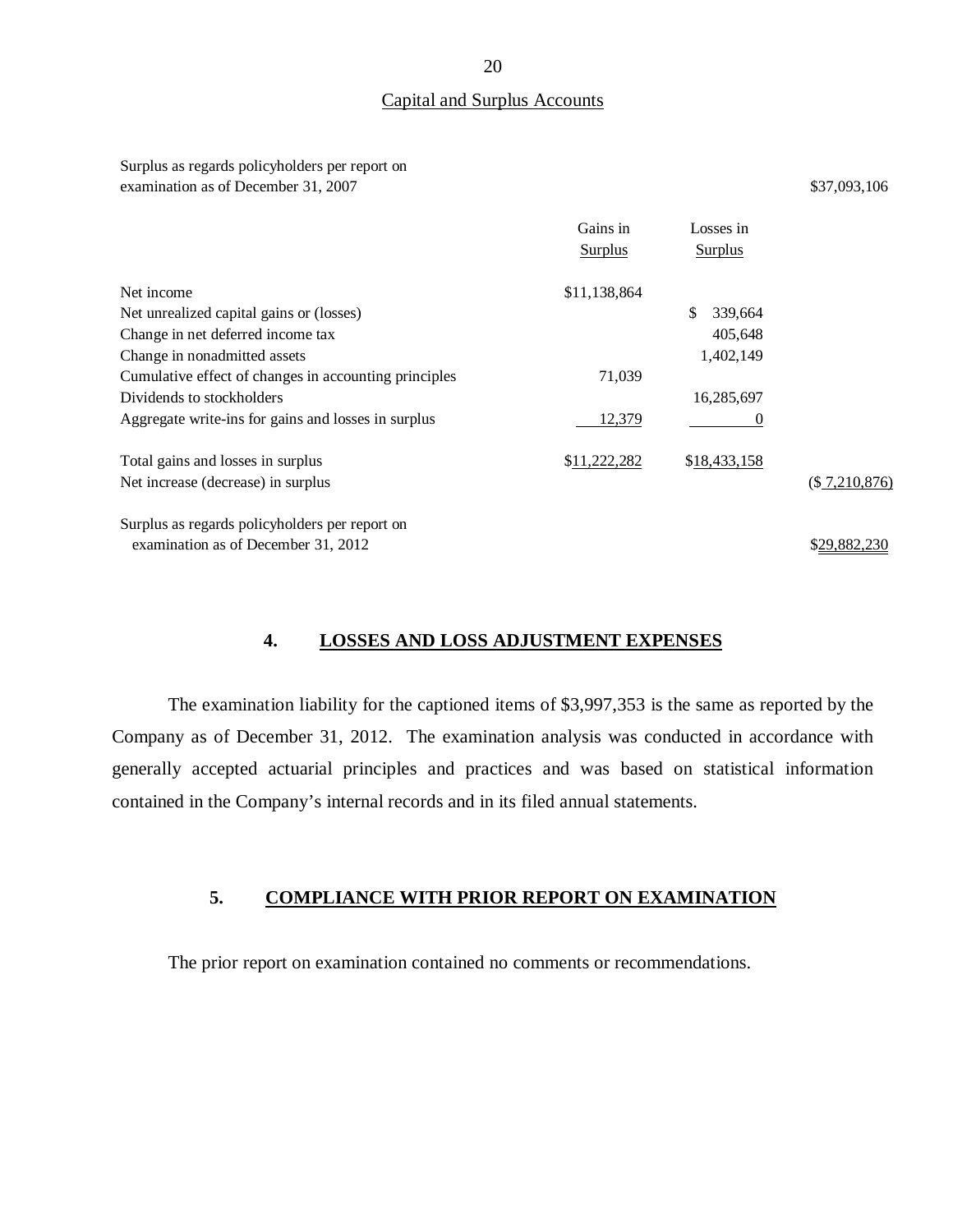## **6. SUMMARY OF COMMENTS AND RECOMMENDATIONS**

### <span id="page-22-0"></span>ITEM PAGE NO.

- A Reinsurance
- i. It is recommended that the Company execute a written agreement before  $\overline{7}$ entering into any reinsurance arrangement.
- ii. It is recommended that the Company comply with Section 1505(b) of 7 the New York Insurance Law.
- iii. It is recommended that going forward, the Company adhere to the 9 provisions of Section 1505(d)(2) of the New York Insurance Law and notify the Superintendent in writing before entering into any agreements with affiliates.

#### B Accounts and Records

- i. It is recommended that the Company exercise greater care in the 14 preparation of its annual statement and file such in compliance with the NAIC Annual Statement Instructions.
- ii. It is recommended that the Company's applications for insurance 14 contain the language required by Section 403(d) of the New York Insurance Law.
- iii. It is recommended that the Company keep records of the methods used 14 in allocating intercompany expenses and make these records available to the examination team in accordance with Department Regulation 30 Part 107.4(e).
- iv. It is recommended that the Company report its salaries and payroll taxes 15 independently as prescribed in Department Regulation 30, Part 105.9.
- v. It is recommended that the Company maintain its records as required by 16 Department Regulation 152(b)(7).
- C Risk Management and Internal Controls
- i. It is recommended that the Company put certain control procedures in 16 place and fully document each risk mitigation strategy in order for examiners to evaluate the existence of controls in place at the Company and to determine whether the control procedures are operating as expected, applied throughout the entire period of reliance, and performed on a timely basis.

21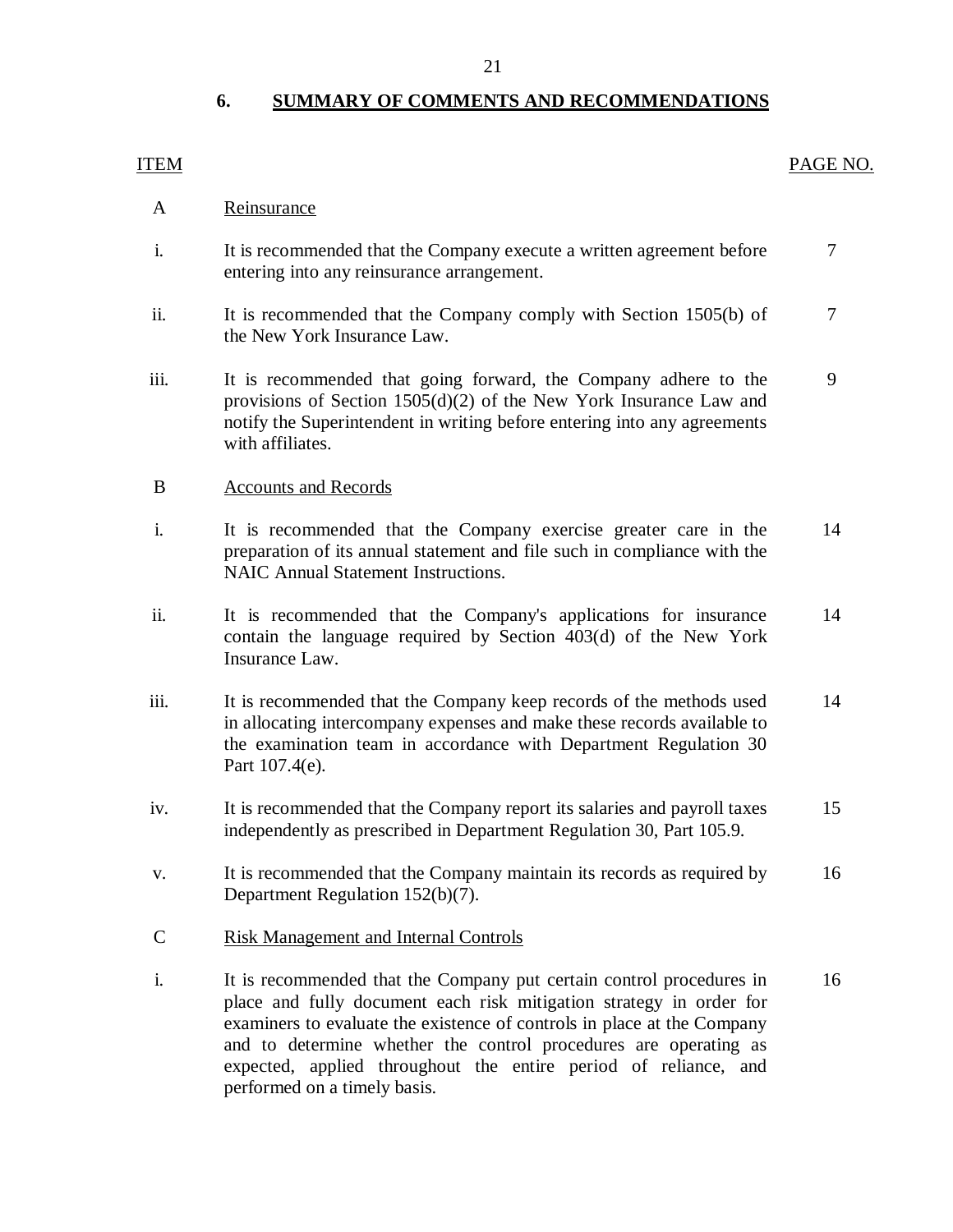Respectfully submitted,

/s/

Kevin McNamee Senior Insurance Examiner

STATE OF NEW YORK ) )ss: COUNTY OF NEW YORK )

Kevin McNamee, being duly sworn, deposes and says that the foregoing report, subscribed by him, is true to the best of his knowledge and belief.

 $\sqrt{s}$ /

Kevin McNamee

Subscribed and sworn to before me

this  $\_\_\_\_\_\$  day of  $\_\_\_\_\_\_\_\_\_\_\_\_\_$ , 2014.